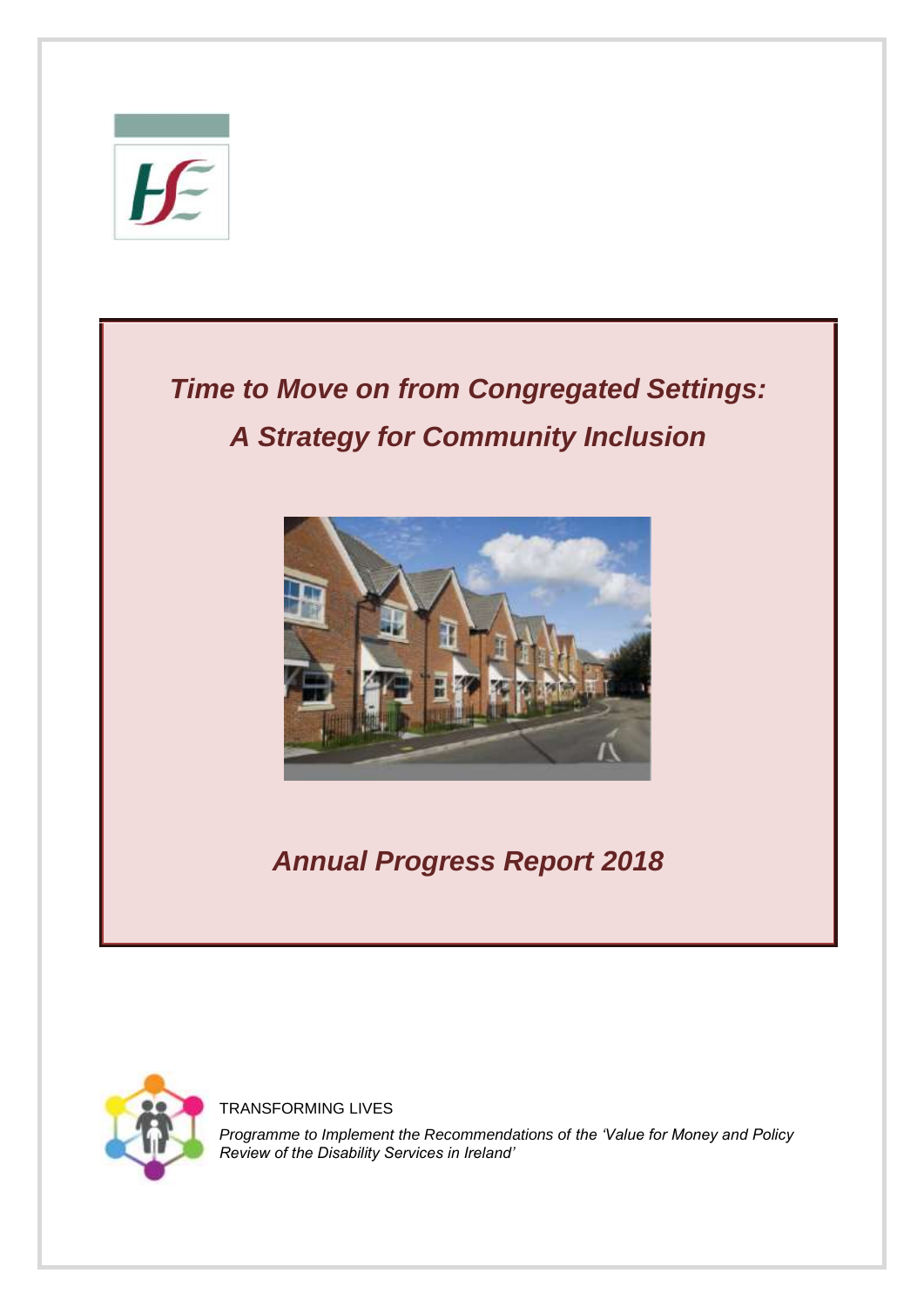## **Acknowledgements**

This report has been compiled with the support of staff from all the congregated settings who diligently update the master data set for each service on an annual basis.

While this report is statistical in nature we would also wish to acknowledge the commitment of staff working at all levels in organisations across the country whose leadership and resilience is supporting people to move to new homes in their communities. The on-going commitment of these staff to the vision of *Time to Move on* is fundamental in bringing about meaningful and sustainable change that is enabling people "*to live ordinary lives in ordinary places".*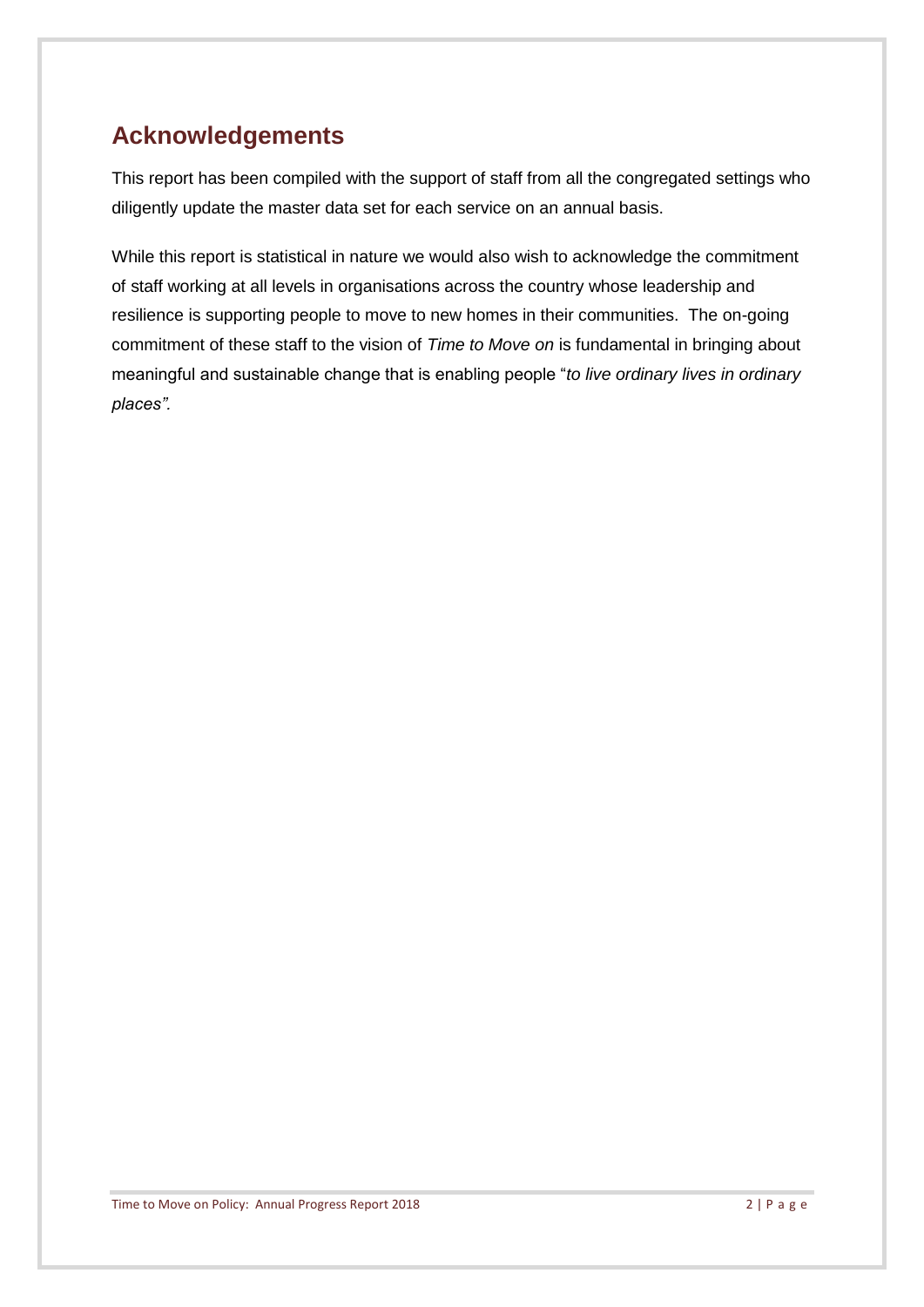### **Introduction**

This report provides an overview of the progress achieved during 2018 in transitioning people from congregated settings to community based homes of their choice, in line with the *Time to Move on* policy.

The report is shorter than in previous years focussing on providing the key statistical data on the continuing implementation of the policy during 2018. This includes information on the changes in the number of current residents by their primary type of disability, the levels of support required and the length of stay in the setting. This information is also provided geographically by Community Healthcare Organisation (CHO). Details are also provided on the type of housing accessed by the people who have transitioned and their new living arrangements.

The report also provides similar statistical information on the people remaining in congregated settings. The report concludes with an update of several key charts from the Review of Implementation Report 2012-2017, to show the progress achieved up to 2018 and an overview of the impact of the policy implementation over a seven-year period.

It can be noted that previous reports<sup>1</sup> have detailed the success factors and outlined the key challenges and learning over the period of the policy implementation and the key success factors were identified and expanded upon. The challenges remain particularly in terms of accessing suitable housing.

As momentum gathers, the impact the implementation of the policy is having on the lives of people with a disability is becoming more evident. The *Review of the Policy Implementation 2012 -2017 Time to Move On from Congregated Settings* highlighted this through a number of case studies and commentary from the National Disability Authority and the Health & Information Authority (HIQA).

HIQA have recently published a report, *Five years of regulation in designated centres for people with a disability,* which is a commentary on the first five years of statutory regulation of designated residential centres for people with disabilities in Ireland. The report includes

Time to Move on Policy: Annual Progress Report 2018 3 | P a g e

<sup>&</sup>lt;sup>1</sup> Progress Report on the implementation of Time to Move On from Congregated Settings Annual Report 2015, 2016, 2017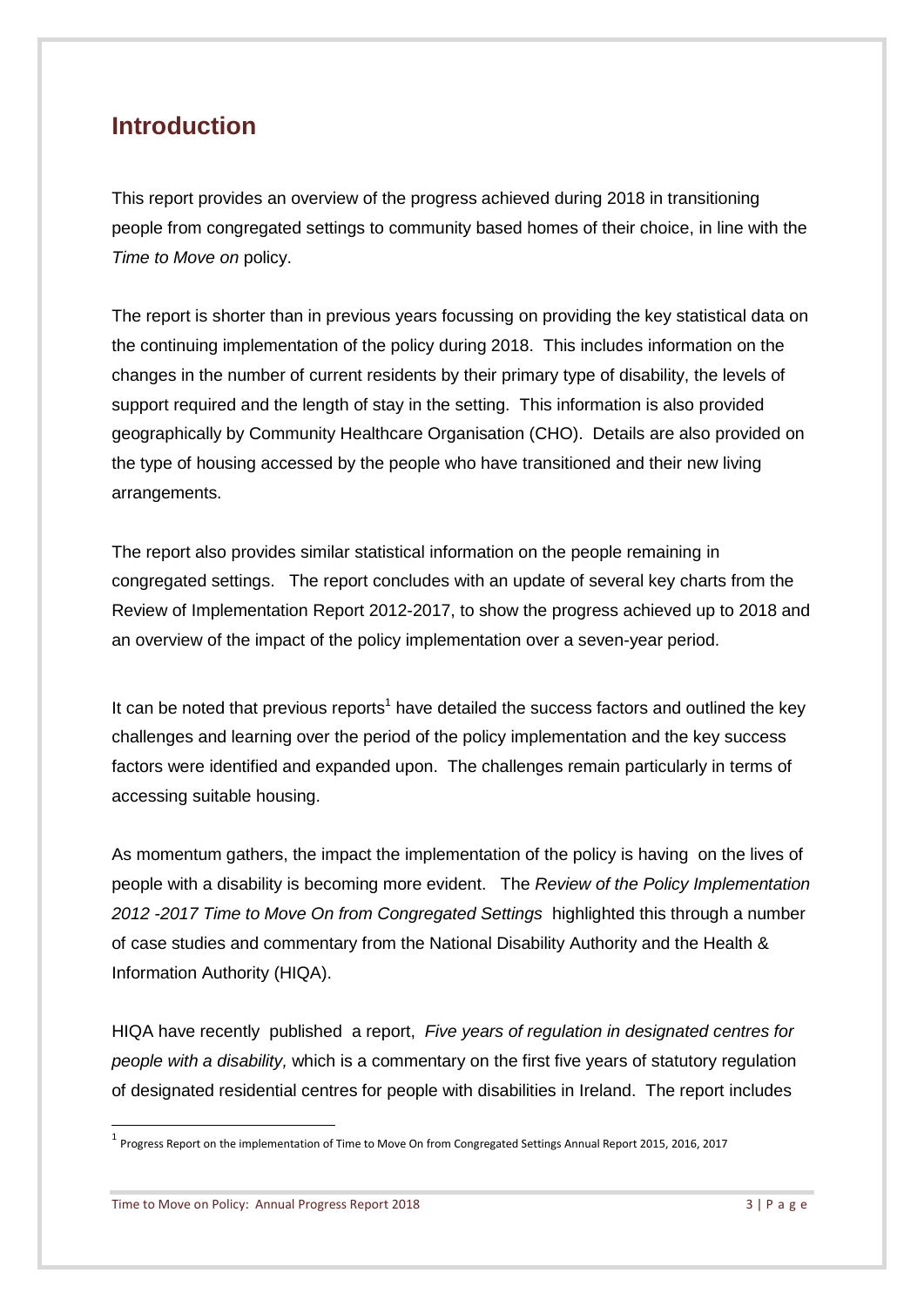some commentary on the impact of people moving from congregated settings to new homes in the community. In its conclusion the report notes that:

*"Inspection data also shows that where residents have moved from large campusbased settings into smaller individualised homes in the community, residents have experienced improvements to their quality of life"* and that *"Many residents have told inspectors that their lives have changed positively following these moves"*

The full report is available at [https://www.hiqa.ie/reports-and-publications/key-reports-and](https://www.hiqa.ie/reports-and-publications/key-reports-and-investigations/five-years-regulation-designated-centres)[investigations/five-years-regulation-designated-centres](https://www.hiqa.ie/reports-and-publications/key-reports-and-investigations/five-years-regulation-designated-centres)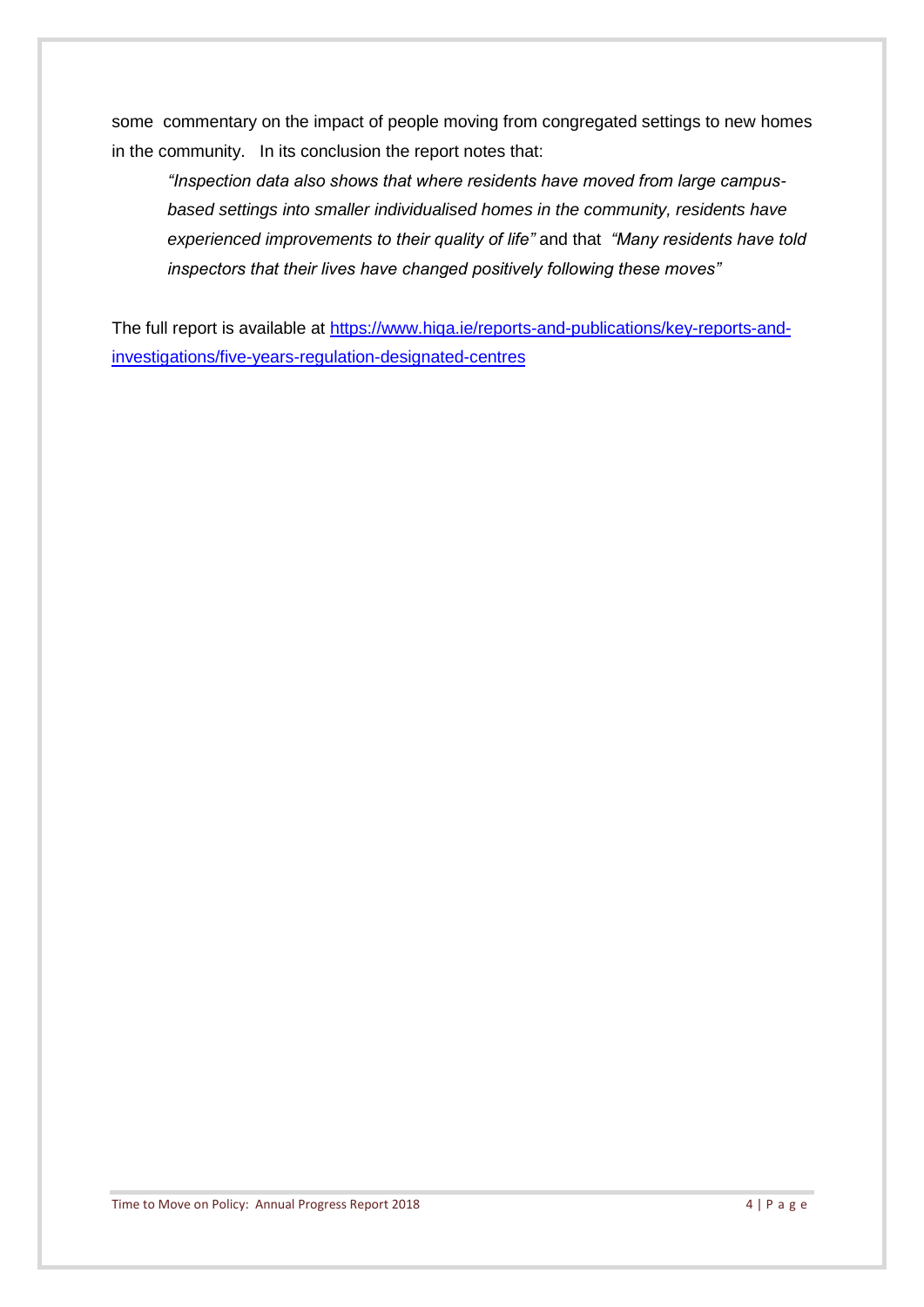## **Population Remaining in Congregated Settings**

The HSE National Service Plan (NSP) 2018 identified a target of 160 people to complete their transition from a congregated setting during the year. The Master Data Set which captures data on the movements in the congregated settings population confirms that 165 people completed their transitions, ten more than were reported at the end of the year.

By the end of 2018, there were 2,136 people who remained resident in congregated settings. This was a decrease of 226 people in the total number of people, which takes into account all the all movements including transitions, deaths, emergency admissions and other discharges and transfers.

A summary of all of the movements in the congregated setting population during 2018 is presented in Table 1.

| Table 1: Movement of people in congregated settings during 2018          |                         |                                  |  |
|--------------------------------------------------------------------------|-------------------------|----------------------------------|--|
| <b>Type of movement</b>                                                  | No. of<br><b>People</b> | % of population<br>on 01/01/2018 |  |
| People living in a congregated setting on<br>01/01/18                    | 2,362*                  | n/a                              |  |
|                                                                          |                         |                                  |  |
| A. People who moved to homes in the<br>community in line with the policy | 130                     | 5.5                              |  |
| B. People who transitioned to other<br>appropriate arrangements          | 35                      | 1.5                              |  |
| All transitions completed<br>at A & B above                              | 165                     | 7.1                              |  |
|                                                                          |                         |                                  |  |
| People admitted in year                                                  | 33                      | 14                               |  |
| People who passed away in 2018                                           | 94                      | 4.0                              |  |
| People living in a congregated setting on<br>31/12/18                    | 2,136                   | 90.4                             |  |

*\** Following a validation exercise the opening figure for 2018 has been decreased by 8, from the closing figure of 2,370 reported in the 2017 Annual Report. This adjustment takes account of six deaths that were notified late and three other adjustments:

- Three individuals in a community house were included in error
- In one location two residents were not returned
- One person was returned twice.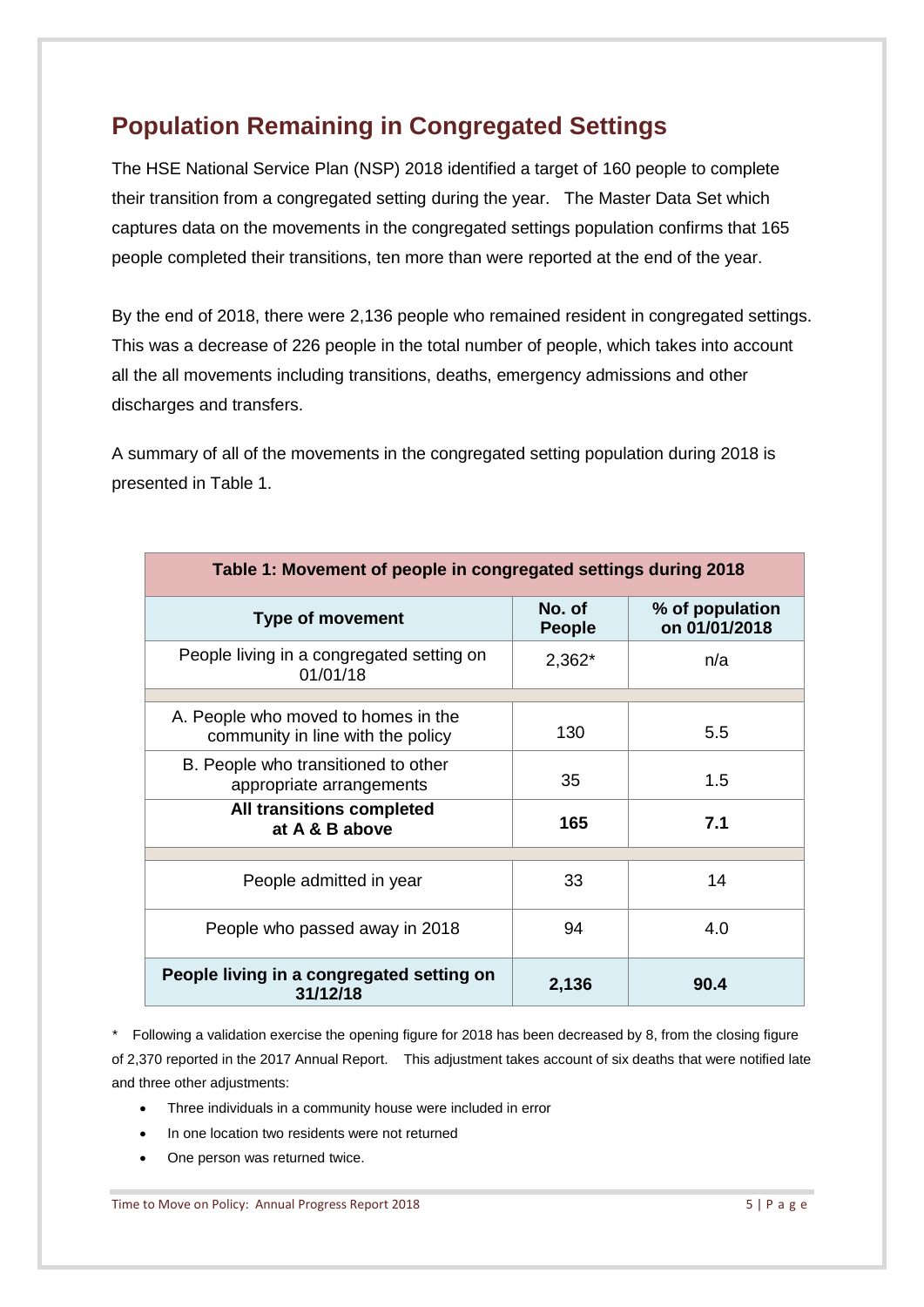### **Transitions in 2018**

Analysis in this section details the profile of the165 people that were supported to transition during 2018 and examines various aspects of the post transition arrangements, including accommodation type and living arrangements.

In Table 2 below the age profile of people that were supported to move is given. This shows that the most populous age bracket was "aged 50 - 59 years" with 49 people (29.7%) transitioning, followed by the "aged 40-49 years" with 35 people (21.2%) transitioning.

The average age of the people that transitioned was 52 years, the oldest people to move were 84 years old (two people) and the youngest person was 20 years of age.

| Table 2: Age Profile of residents that transitioned in 2018 |               |                                 |  |  |
|-------------------------------------------------------------|---------------|---------------------------------|--|--|
| <b>Age Category</b>                                         | No. of People | % of those that<br>transitioned |  |  |
| $0 - 18$                                                    | $\Omega$      | 0                               |  |  |
| 18-29                                                       | 13            | 7.9                             |  |  |
| 30-39                                                       | 21            | 12.7                            |  |  |
| 40-49                                                       | 35            | 21.2                            |  |  |
| 50-59                                                       | 49            | 29.7                            |  |  |
| 60-69                                                       | 28            | 17.0                            |  |  |
| 70-79                                                       | 13            | 7.9                             |  |  |
| 80 Plus                                                     | 6             | 3.6                             |  |  |
| <b>Total</b>                                                | 165           | 100.0                           |  |  |

Table 3 identifies the primary disability of the people that were supported to move. It confirms that 67 people who transitioned have a moderate intellectual disability, accounting for almost 41% of all those who moved. There were 54 people (32.7%) with a severe intellectual disability and a further 27 people (16.4%) with a profound disability who moved during 2018.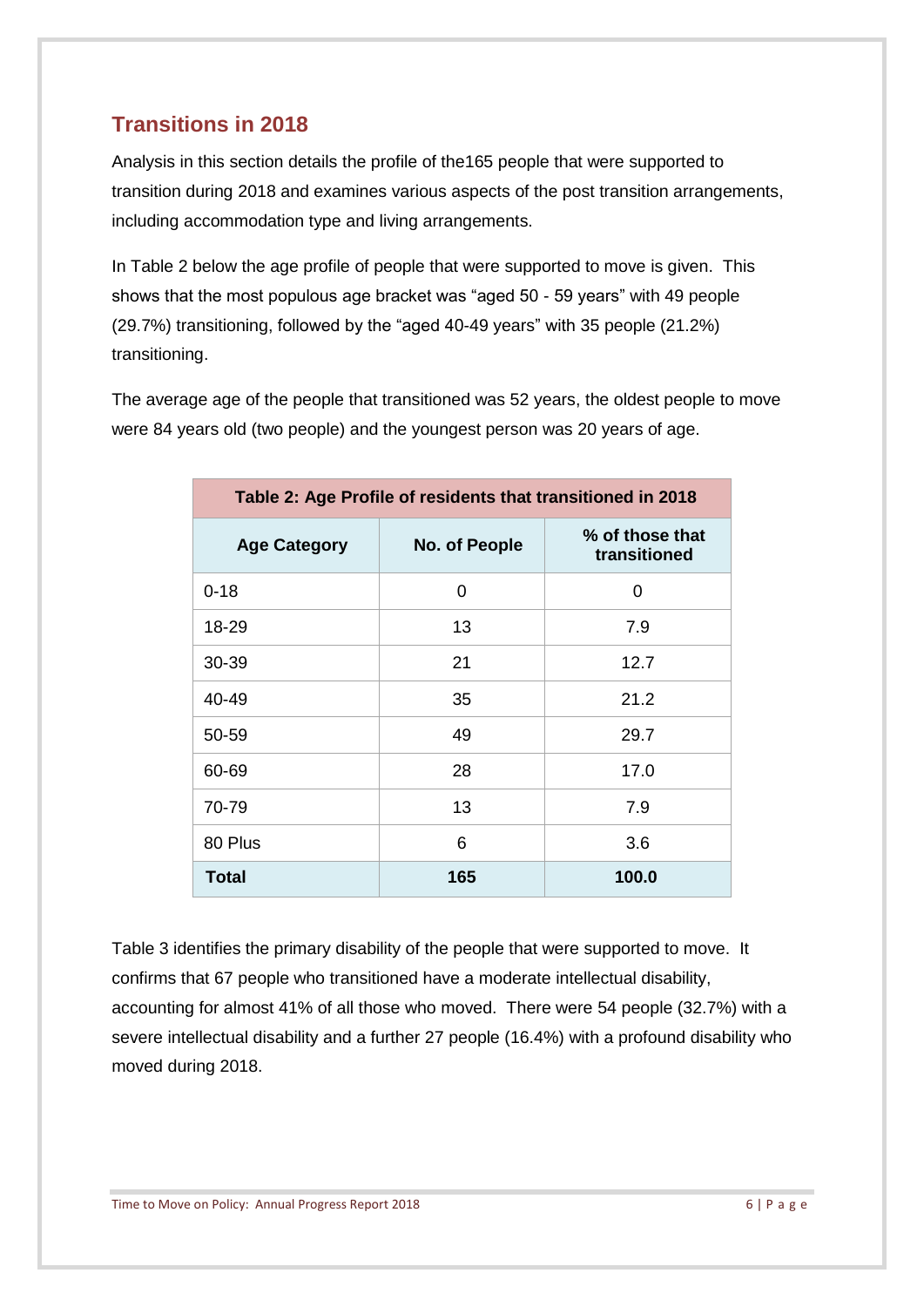| Table 3: Level of Disability of the people that transitioned in 2018 |               |       |  |  |  |
|----------------------------------------------------------------------|---------------|-------|--|--|--|
| <b>Primary Disability Identified</b>                                 | No. of People |       |  |  |  |
| <b>Borderline</b>                                                    | 1             | 0.6   |  |  |  |
| Mild                                                                 | 11            | 6.7   |  |  |  |
| Moderate                                                             | 67            | 40.6  |  |  |  |
| Severe                                                               | 54            | 32.7  |  |  |  |
| Profound                                                             | 27            | 16.4  |  |  |  |
| <b>Physical &amp; Sensory</b>                                        | $\mathcal{P}$ | 1.2   |  |  |  |
| Dual Diagnosis                                                       | 3             | 1.8   |  |  |  |
| <b>Total</b>                                                         | 165           | 100.0 |  |  |  |

In table 4 below the level of support needs for all those that transitioned is given. Similar to previous years a significant number of the people who moved to the community during 2018 have high or intensive support needs with high levels of support required by 96 people (58%) and 13 people (8%) requiring intensive support. A further 48 people (29%) required moderate levels of support.

| Table 4: Level of support needs of the people that transitioned in 2018             |     |       |  |  |  |  |
|-------------------------------------------------------------------------------------|-----|-------|--|--|--|--|
| % of those that<br><b>Support Needs Identified</b><br>No. of People<br>transitioned |     |       |  |  |  |  |
| Low                                                                                 | 8   | 4.8   |  |  |  |  |
| Minimum                                                                             | 0   | 0.0   |  |  |  |  |
| Moderate                                                                            | 48  | 29.1  |  |  |  |  |
| High                                                                                | 96  | 58.2  |  |  |  |  |
| Intensive                                                                           | 13  | 7.9   |  |  |  |  |
| Total                                                                               | 165 | 100.0 |  |  |  |  |

Looking at the *Level of Disability* (Table 3) and the *Level of Support Needs* (Table 4) together, of the 67 people with a moderate level of disability who transitioned 35 (52%) required moderate levels of support and 31 people (40%) required intensive support.

Time to Move on Policy: Annual Progress Report 2018 7 | P a g e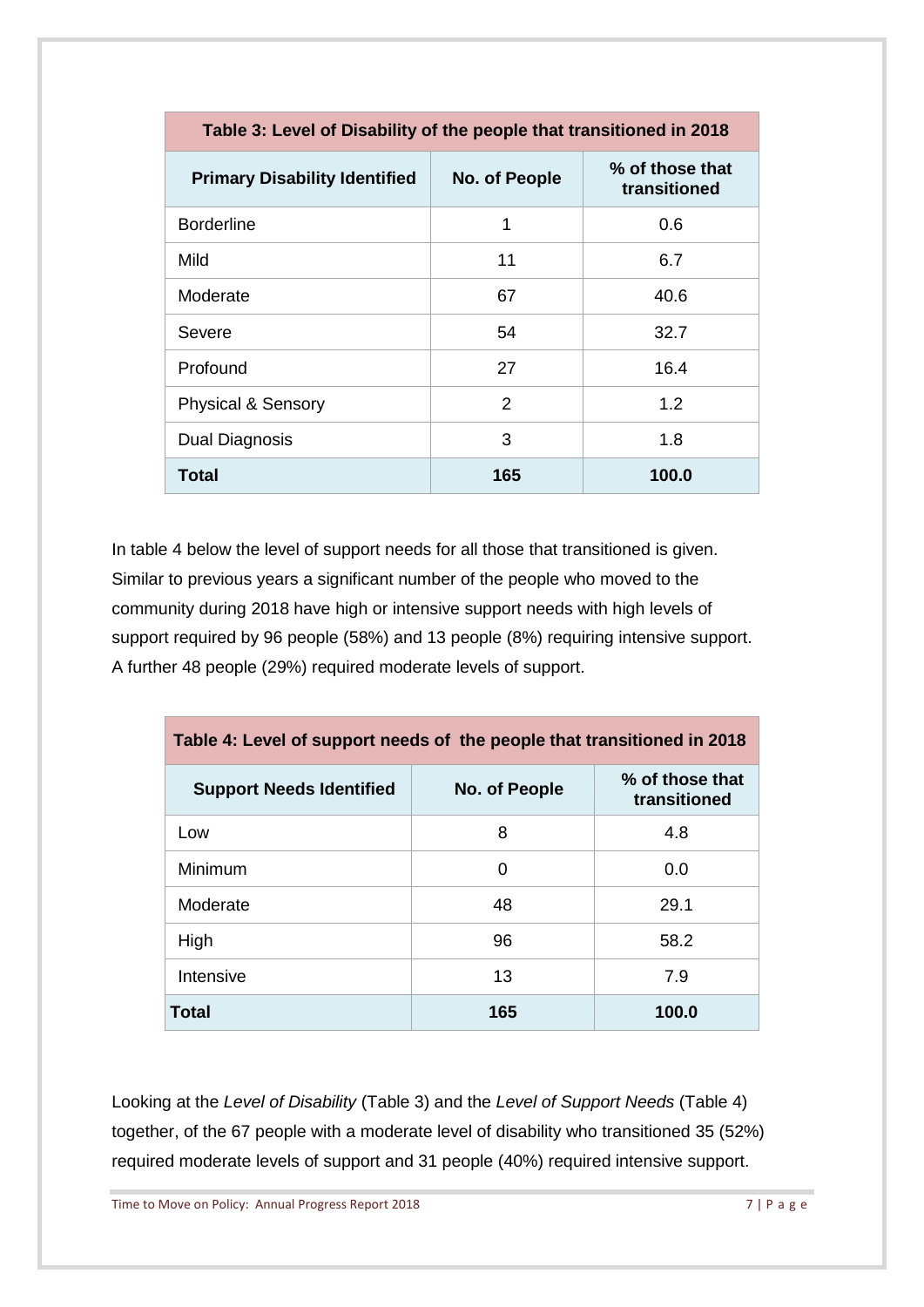For people with a severe intellectual disability who transitioned 43 people (80%) required high levels of support and a further 6 people (11%) required intensive support. In addition to identifying the level of support needs, service providers also indicated that 53 of the 165 residents who transitioned required support for behaviours that challenge. Of these 53 residents, 5 required moderate levels of support, 38 people (over 70%) required high levels of support and 9 people required intensive supports.

Table 5 below identifies the length of time people had lived within a congregated setting prior to their transition in 2018. The longest period lived in a congregated setting was 69 years, while the shortest time recorded was less than a year. There were 15 people (9.1%) of those that moved in 2018, who had lived in congregated settings for over 50 years before they transitioned.

| Length of Stay as at<br>1/1/2018 | No. of People  | % of those that<br>transitioned |  |  |  |
|----------------------------------|----------------|---------------------------------|--|--|--|
| less than 1                      | 1              | 0.6                             |  |  |  |
| $1-4$ yrs                        | $\overline{7}$ | 4.2                             |  |  |  |
| 5-10 yrs                         | 17             | 10.3                            |  |  |  |
| 11-20 yrs                        | 31             | 18.8                            |  |  |  |
| 21-30 yrs                        | 45             | 27.3                            |  |  |  |
| 31-40 yrs                        | 16             | 9.7                             |  |  |  |
| 41-50 yrs                        | 30             | 18.2                            |  |  |  |
| 51 yrs plus                      | 15             | 9.1                             |  |  |  |
| Not Known                        | 3              | 1.8                             |  |  |  |
| <b>Total</b>                     | 165            | 100.0                           |  |  |  |

**Table 5: Length of stay in a congregated setting prior to transition**

The information included in Tables 2-5 above is available by CHO Area in Appendix 1:

- Age profile of residents that transitioned in 2018
- Level of disability of the people that transitioned in 2018
- Level of support needs of the people that transitioned in 2018
- Length of stay in congregated setting prior to transition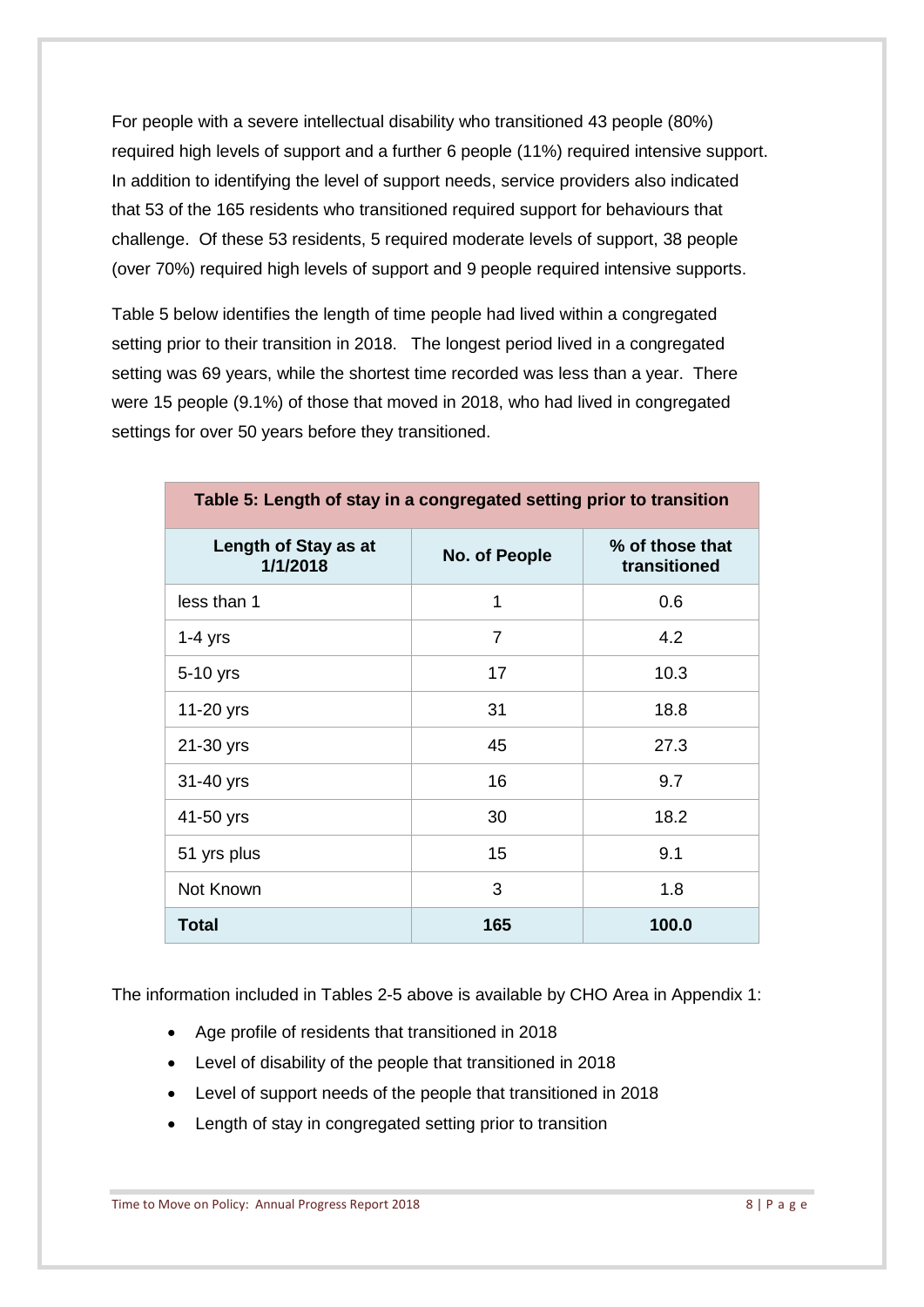Table 6 below identifies the housing solution used to support the people that completed their transition in 2018. Similar to previous years the most frequently identified housing solution to support people moving from congregated settings was placements in new community houses. A total of 46 people (27.9%) moved to new homes. There were 37 people (22.4%) who moved to existing community houses and 29 people (17.6%) moved to homes provided by voluntary housing associations.

| Table 6: Housing solution for those that completed transition process |                         |                                 |  |  |  |
|-----------------------------------------------------------------------|-------------------------|---------------------------------|--|--|--|
| <b>Type of Housing Arrangement</b>                                    | No. of<br><b>People</b> | % of those that<br>transitioned |  |  |  |
| Living Arrangements in line with policy                               |                         |                                 |  |  |  |
| <b>Local Authority Housing</b>                                        | 5                       | 3.0                             |  |  |  |
| <b>Nursing Home</b>                                                   | 19                      | 11.5                            |  |  |  |
| <b>Approved Voluntary Housing Body</b>                                | 29                      | 17.6                            |  |  |  |
| <b>New Community Home</b>                                             | 46                      | 27.9                            |  |  |  |
| <b>Private Rental</b>                                                 | 25                      | 15.2                            |  |  |  |
| <b>Existing Community House</b>                                       | 37                      | 22.4                            |  |  |  |
| <b>Family Home</b>                                                    | 1                       | 0.6                             |  |  |  |
| 3<br>1.8<br>Other & Not Specified                                     |                         |                                 |  |  |  |
| Total                                                                 | 165                     | 100                             |  |  |  |

The type of living arrangements in place for the people that transitioned in 2018 is outlined in greater detail in Tables 7 and 8. Most transitions (79%) are to arrangements that are in line with the policy, where people live with no more than three other people with a disability in dispersed housing in the community.

A notable change in 2018 is the increase in private rental arrangements and houses provided by AHBs. The increase in these arrangements is a result of service providers taking innovative approaches to meeting the housing needs of people and developing viable options that utilise various mechanisms including social housing, private market, HSE funded, CAS funding and social welfare support. The approach from HSE, AHB's, local authorities and DHPLG to use the available funding streams flexibility and in combination has been key.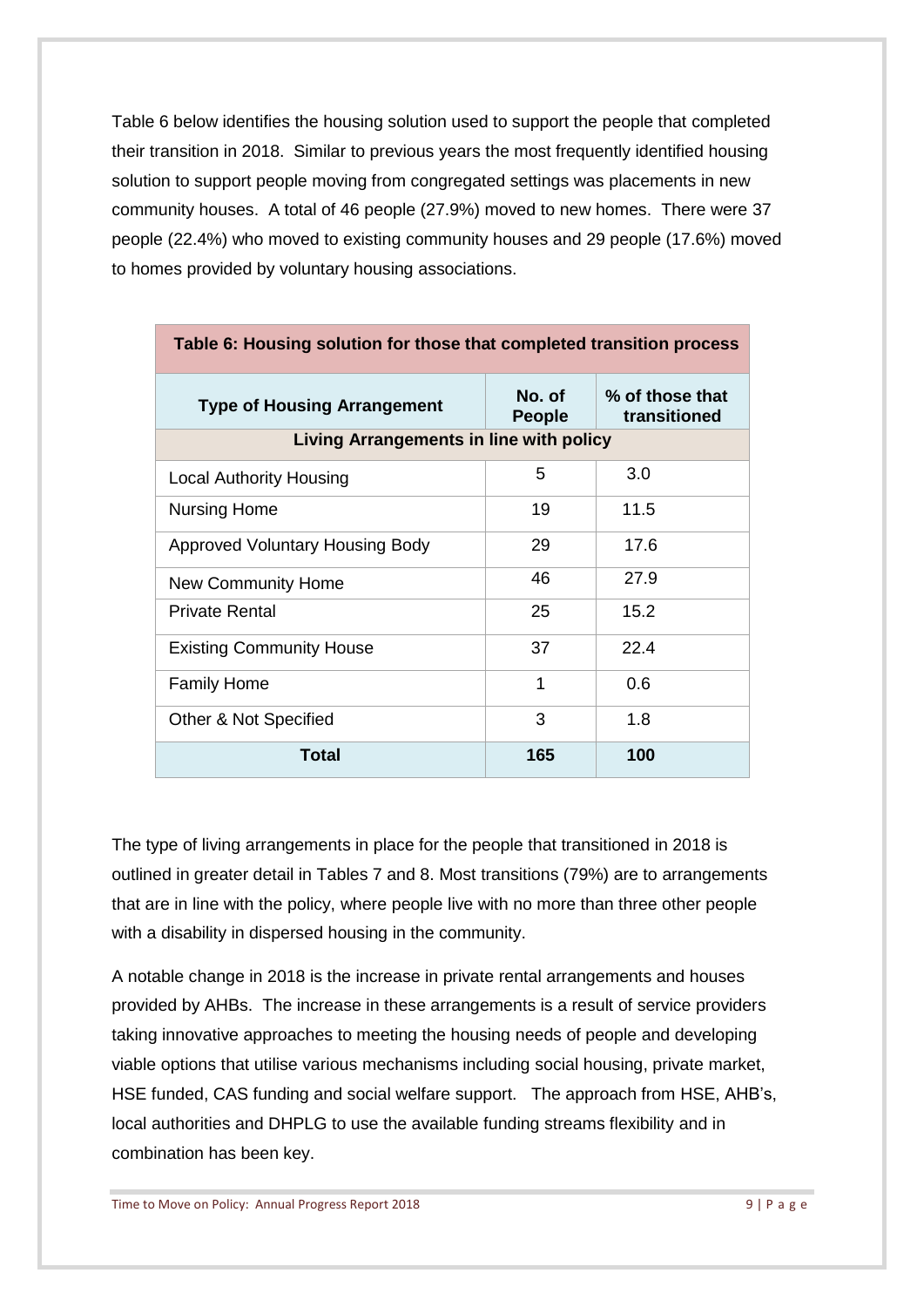Table 7 shows that of the 165 people that transitioned, 130 people (79%) now live in arrangements with no more than three other people or are living with family members.

While 67 people (41%) are now sharing with three others, 33 people (20%) are living with two other people, 23 people (14%) are sharing with one other and 6 people (4%) are living alone.

| Table 7: Transition arrangements where there are no more than<br>three other people with a disability |                                         |                                 |  |  |  |  |
|-------------------------------------------------------------------------------------------------------|-----------------------------------------|---------------------------------|--|--|--|--|
| <b>Type of Living Arrangement</b>                                                                     | No. of People                           | % of those that<br>transitioned |  |  |  |  |
|                                                                                                       | Living Arrangements in line with policy |                                 |  |  |  |  |
| Person is living alone                                                                                | 6                                       | 3.6                             |  |  |  |  |
| Sharing with one other person                                                                         | 23                                      | 13.9                            |  |  |  |  |
| Sharing with two other people                                                                         | 33                                      | 20.0                            |  |  |  |  |
| Sharing with three other people                                                                       | 67                                      | 40.6                            |  |  |  |  |
| Family                                                                                                | 1                                       | 0.6                             |  |  |  |  |
| <b>Subtotal</b>                                                                                       | 130                                     | 78.7                            |  |  |  |  |

In Table 8 the living arrangements for the other 35 people who transitioned to a range of alternative accommodation appropriate to their needs is given.

| Table 8: Transitions to other appropriate alternative arrangements |                         |                                 |  |  |  |
|--------------------------------------------------------------------|-------------------------|---------------------------------|--|--|--|
| <b>Type of Living Arrangement</b>                                  | No. of<br><b>People</b> | % of those that<br>transitioned |  |  |  |
| <b>Other Living Arrangements</b>                                   |                         |                                 |  |  |  |
| 15<br>9.1<br>Existing Group Home - up to 9 others                  |                         |                                 |  |  |  |
| Other - Palliative Care                                            | 1                       | 0.6                             |  |  |  |
| Other - Nursing Home                                               | 19                      | 11.5                            |  |  |  |
| Total                                                              | 35                      | 22.6                            |  |  |  |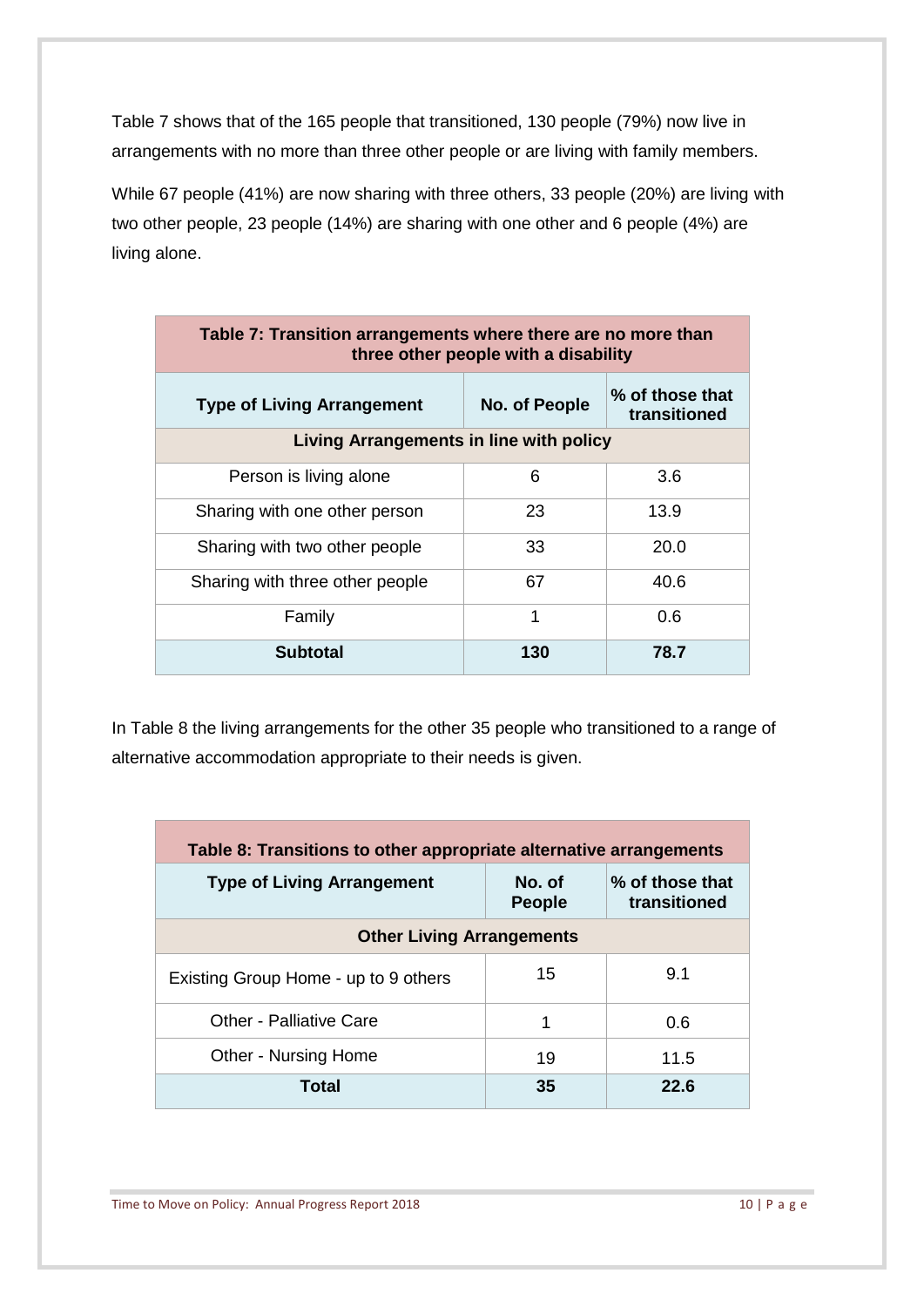These are transitions where residents were supported to move in line with their personcentred plan to arrangements that offer an appropriate model of support. This includes 15 people (9%) who moved to existing community group homes that fall outside the congregated settings policy. These homes support between 5-9 residents which is greater than the number of residents recommended for new residential services, but they are not currently targeted for decongregation under the policy.

There were also 19 people (11.5%) that transferred to mainstream nursing homes, which supports the view that in some cases as people with a disability get older their primary need is for age-related support. Of the people who moved to nursing homes three were aged 80 or older and a further 11 were aged 60 or over. There were also 5 people, 4 in their 50's and one aged 45, who moved to a nursing home. As people with disabilities can develop age-related support needs earlier than the general population, once this is in line with a person's individual plan, a nursing home may be highly appropriate to their needs and in line with their wishes.

There was also one person moved to a specialist palliative care setting during the year in line with their particular support needs.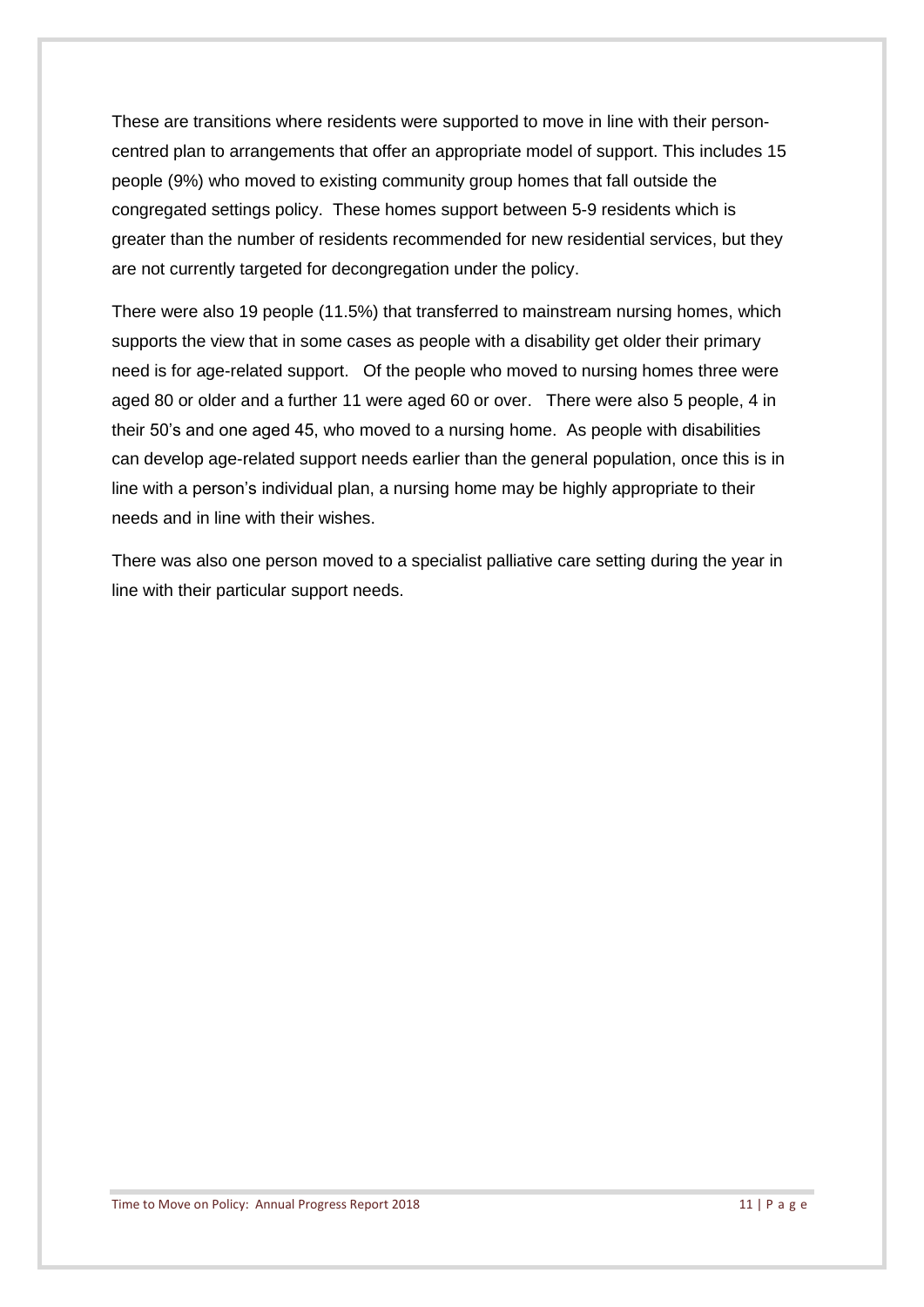### **People who passed away during 2018**

| During the year 94 people living in congregated settings passed away and Table 9 below       |
|----------------------------------------------------------------------------------------------|
| identifies the degree of disability, age profile and level of support needs of these people. |

| Table 9: Profile of People living in congregated settings who passed away in 2018 |              |       |              |                 |       |                |              |       |
|-----------------------------------------------------------------------------------|--------------|-------|--------------|-----------------|-------|----------------|--------------|-------|
| Degree of<br><b>Disability</b>                                                    | <b>Total</b> | %     | Age          | <b>Total</b>    | %     | <b>Support</b> | <b>Total</b> | $\%$  |
| Mild                                                                              | 5            | 5.3   | $0 - 18$     | 1               | 1.1   | Low            | 2            | 2.1   |
| Moderate                                                                          | 30           | 31.9  | 18-29        | 1               | 1.1   | Moderate       | 16           | 17.0  |
| Severe                                                                            | 33           | 35.1  | 30-39        | 5               | 5.3   | High           | 61           | 64.9  |
| Profound                                                                          | 20           | 21.3  | 40-49        | 13              | 13.8  | Intensive      | 15           | 16.0  |
| Phys. &<br>Sensory                                                                | 6            | 6.4   | 50-59        | 19              | 20.2  |                |              |       |
|                                                                                   |              |       | 60-69        | 30              | 31.9  |                |              |       |
|                                                                                   |              |       | 70-79        | 17              | 18.1  |                |              |       |
|                                                                                   |              |       | 80 Plus      | $6\phantom{1}6$ | 6.4   |                |              |       |
|                                                                                   |              |       | Not stated   | $\overline{2}$  | 2.1   |                |              |       |
| <b>Total</b>                                                                      | 94           | 100.0 | <b>Total</b> | 94              | 100.0 | <b>Total</b>   | 94           | 100.0 |

Analysis of the data shows that over 64% (61) of the people who passed away had high support needs and a further 16% (15) had intensive support needs. 56.4% (53) of people who passed away had a severe or profound intellectual disability and required high levels of support.

Of the people who passed away 56% (53) were 60 years of age or over, with a further 20% (19) aged over 50 years.

By cross-referencing the information provided in earlier datasets it can be confirmed that 6 of the people (6.4% of those who passed way) were admitted during the period 2015 – 2018, including one person admitted during 2018.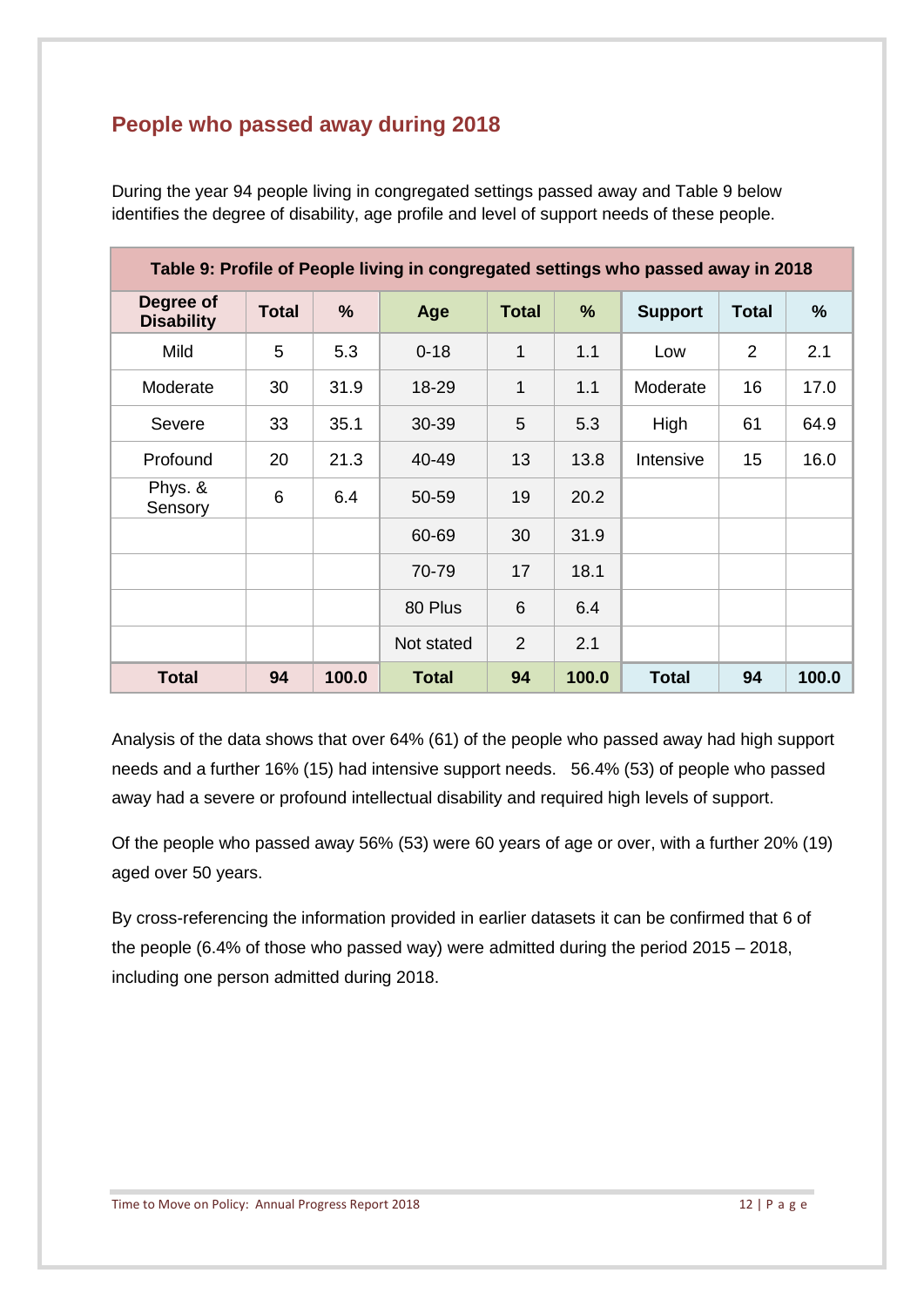### **Admissions during 2018**

As in previous years, there continues to be a small number of admissions to congregated settings. During the year 33 people were recorded as new or return admissions to congregated settings.

In table 10 the reasons given for admission are captured.

| Table 10: Reason for admission of people in 2018                                            |                 |                        |  |
|---------------------------------------------------------------------------------------------|-----------------|------------------------|--|
| <b>Reason Identified</b>                                                                    | No. of<br>Peopl | % of those<br>admitted |  |
| From community service due to changing need<br>(incl. part time & lower support placements) | 12              | 36.4                   |  |
| Conversion of on-going long-term respite place                                              | 2               | 6.0                    |  |
| Personal Health / Medical Reasons / End of Life                                             | 3               | 9.1                    |  |
| From home due to change in carer circumstances                                              | 3               | 9.1                    |  |
| Specialist requirement                                                                      | 4               | 12.1                   |  |
| Safeguarding                                                                                | 4               | 12.1                   |  |
| Not specified                                                                               | 5               | 15.2                   |  |
| Total                                                                                       | 33              | 100.0                  |  |

The changing support needs of people with disabilities are the most significant factor impacting the number of people being admitted to congregated settings. These needs vary significantly but include behaviours that challenge, age related conditions including dementia, increasing nursing and medical care needs. The data set does not capture whether the admission is driven by the need for different accommodation i.e. person now requires ground floor, accessible and / or adopted housing or the need for additional staff support that might include a change in skill set of staff.

There are also a number of people admitted from home whose primary carer may be an aging parent or sibling.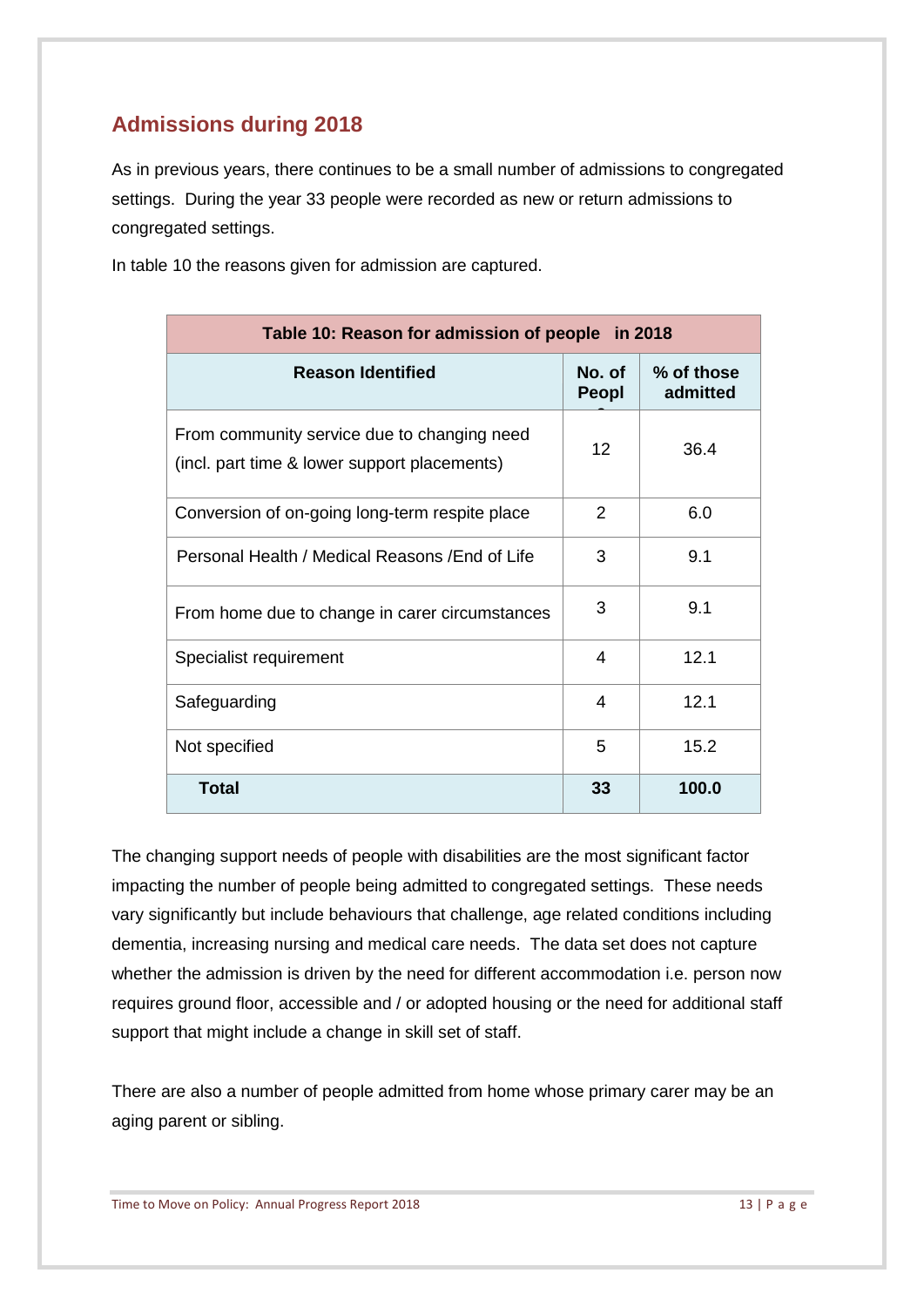An analysis of the profile of the people admitted in 2018 was undertaken. In table 11 the age profile of the people admitted is given. This shows that 10 people (30%) admitted were aged between 50 and 59 years of age and a further 9 people (27%) admitted were aged between 60 and 70 years of age.

| Table 11: Age Profile of residents admitted in 2018         |    |      |  |  |  |  |
|-------------------------------------------------------------|----|------|--|--|--|--|
| % of those Admitted<br><b>Age Category</b><br>No. of People |    |      |  |  |  |  |
| Aged under 18                                               |    | 3.0  |  |  |  |  |
| Aged 18 to 29 years                                         | 3  | 9.1  |  |  |  |  |
| Aged 30 to 39 years                                         | 5  | 15.2 |  |  |  |  |
| Aged 40 to 49 years                                         | 5  | 15.2 |  |  |  |  |
| Aged 50 to 59 years                                         | 10 | 30.3 |  |  |  |  |
| Aged 60 to 69 years                                         | 9  | 27.3 |  |  |  |  |
| <b>Total</b>                                                | 33 | 100  |  |  |  |  |

Table 12 below identifies the level of disability of the people that were admitted during in 2018.

| Table 12: Level of disability of the people admitted in 2018 |               |                     |  |
|--------------------------------------------------------------|---------------|---------------------|--|
| <b>Primary Disability</b>                                    | No. of People | % of those admitted |  |
| Mild                                                         | 4             | 12.1                |  |
| Moderate                                                     | 14            | 42.4                |  |
| Severe                                                       | 8             | 24.2                |  |
| Profound                                                     | 2             | 6.1                 |  |
| <b>Physical &amp; Sensory</b>                                | 5             | 15.2                |  |
| Total                                                        | 33            | 100                 |  |

This confirms that 14 people (42%) who were admitted have a moderate degree of disability and 8 people (24%) have a severe level of disability. The data indicates that almost 55% of those admitted (18 people) required a high level of support with 9% (three people) requiring an intensive level of support.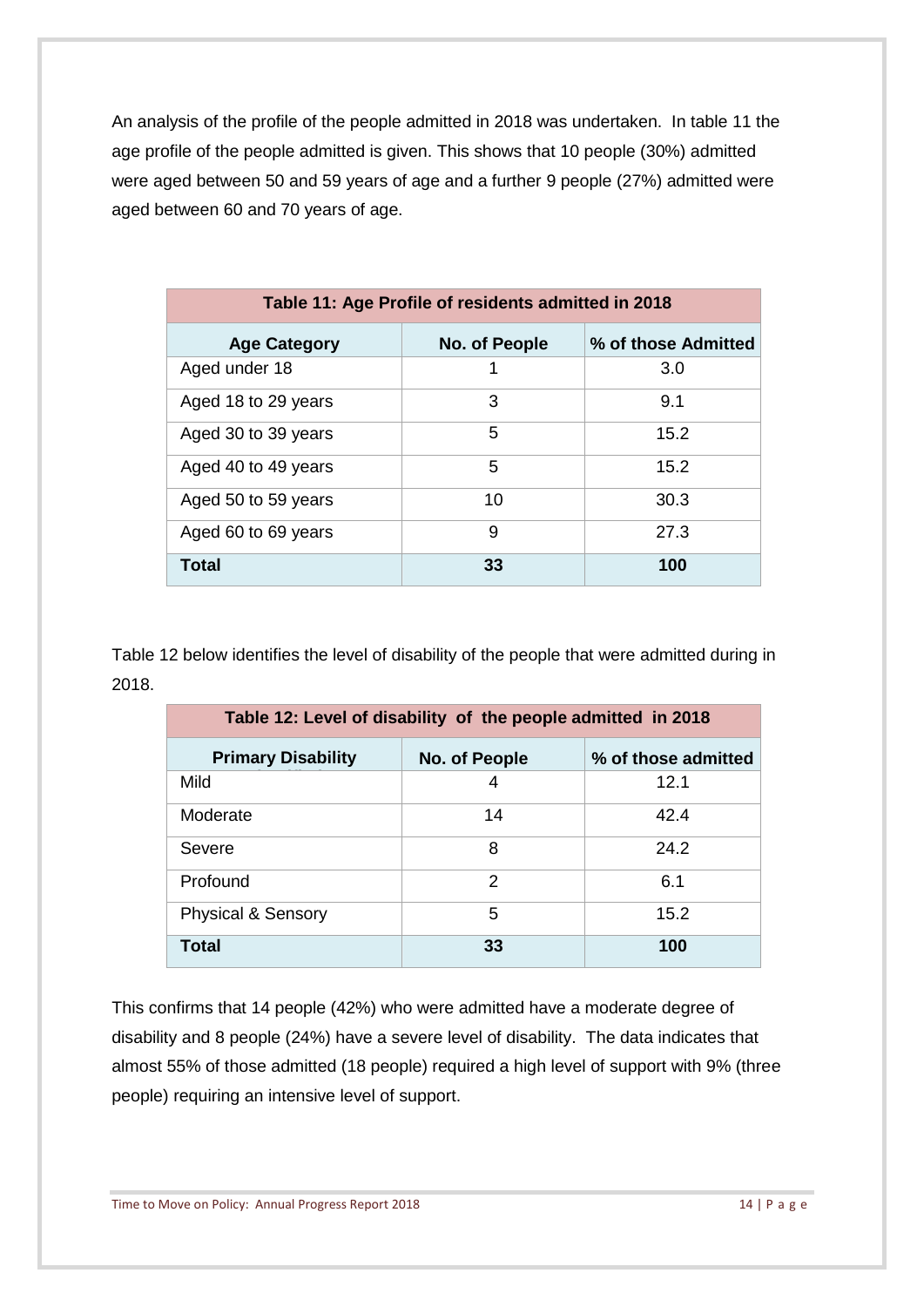Table 13 below identifies the type of settings to which people were admitted during in 2018 to 19 different locations. The use of large campus settings is still an option being used, in some instances.

| Table 13: Type of placement to which people<br>were admitted in 2018 |                         |                        |
|----------------------------------------------------------------------|-------------------------|------------------------|
| <b>Type of Placement</b>                                             | No. of<br><b>People</b> | % of those<br>admitted |
| Large campus                                                         | 9                       | 27.3                   |
| <b>Specialist Unit</b>                                               | 8                       | 24.2                   |
| <b>Community Cluster</b>                                             | 6                       | 18.2                   |
| Single Unit                                                          | 6                       | 18.2                   |
| <b>Older Persons Unit</b>                                            | 4                       | 12.1                   |
| <b>Total</b>                                                         | 33                      | 100.0                  |

It can be noted that the rate of admission has remained relatively static with 33 admissions during 2018 compared to 36 during 2017 and 34 in 2016. In general admissions each year account for 1-2% of all those in a congregated setting.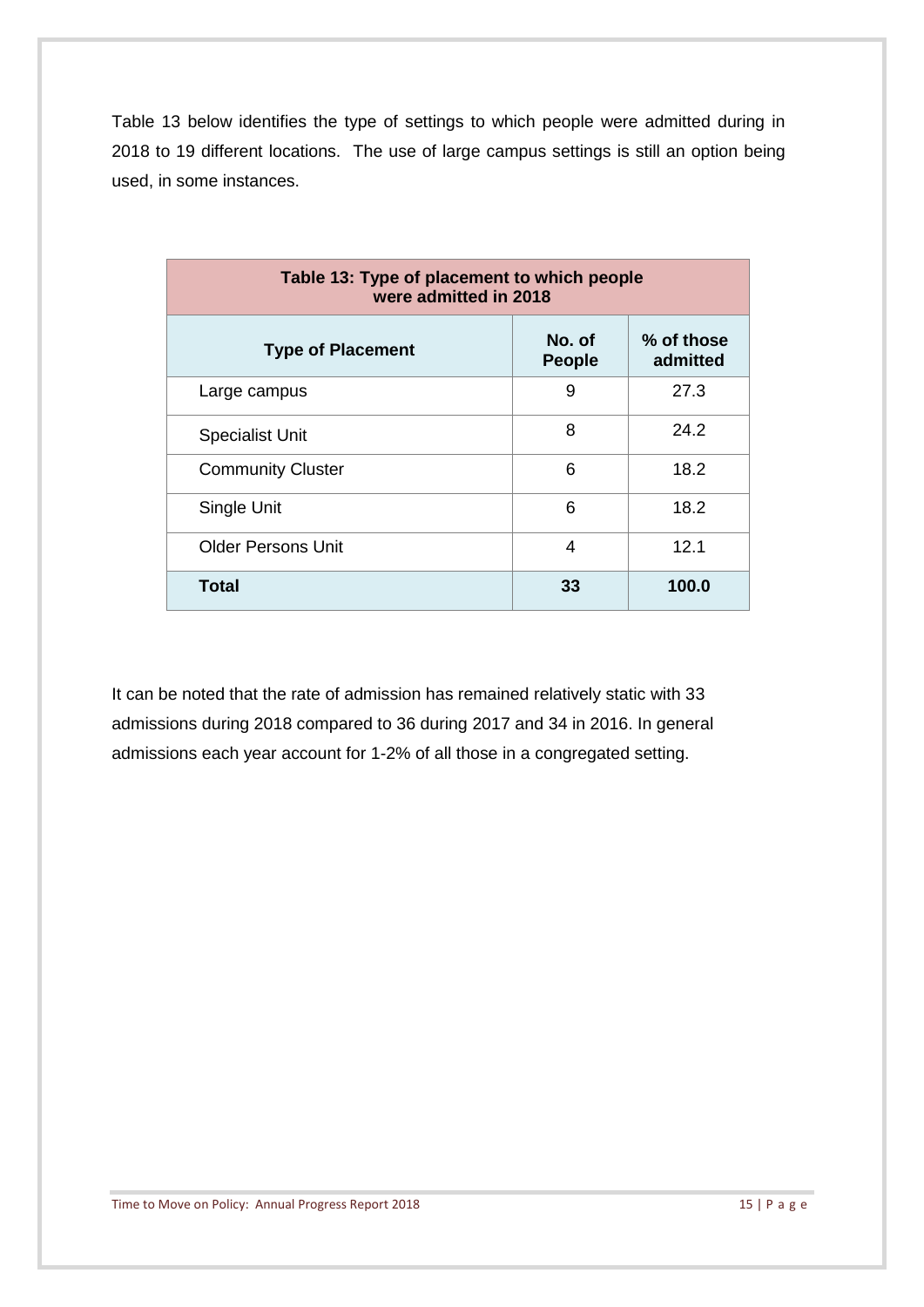## **Status of Congregated Settings at end of 2018**

At the 31<sup>st</sup> December 2018 there were 2,136 people resident in congregated settings, captured on the master data set. Below is an analysis of the profile of the population.

### **Profile of Residents in congregated settings on 31/12/2018**

Table 14 summarises the age profile of the residents that remained in congregated settings at the end of 2018. The original report found that over 50% of all residents were in the age range 40-60 years, with a further 34% aged over 60. The 2018 data confirms as expected that the population in the congregated settings is ageing. Year on year the proportion of residents in age brackets over 50 has increased, rising from 57.9% in 2016 to 63% in 2018.

| Table 14: Age profile of residents remaining in<br>congregated setting at end of 2018 |               |                              |
|---------------------------------------------------------------------------------------|---------------|------------------------------|
| <b>Age Category</b>                                                                   | No. of People | % of those that<br>remaining |
| $0 - 18$                                                                              | 8             | 0.4                          |
| 18-29                                                                                 | 59            | 2.8                          |
| 30-39                                                                                 | 232           | 10.9                         |
| 40-49                                                                                 | 483           | 22.6                         |
| 50-59                                                                                 | 613           | 28.7                         |
| 60-69                                                                                 | 470           | 22.0                         |
| 70-79                                                                                 | 211           | 9.9                          |
| 80 Plus                                                                               | 51            | 2.4                          |
| Not Known                                                                             | 9             | 0.4                          |
| Total                                                                                 | 2,136         | 100.0                        |

Currently 211 people (10%) of the residents are aged between 70-79 years of age and a further 51 people (2.4%) are now aged 80 or older. The overall percentage of people over the age of 70 has increased to 12.3%. The data is reflecting that, similar to the general population and people with disabilities in the community, people in congregated settings are living longer.

Chart 1 captures the age profile of the population in 2009 and again in 2018. Showing the "decade age ranges" this demonstrates the shift in the age profile of the residents. In 2009 the most populated age category was the 40 to 49 years with 483 people (27.6%). In 2018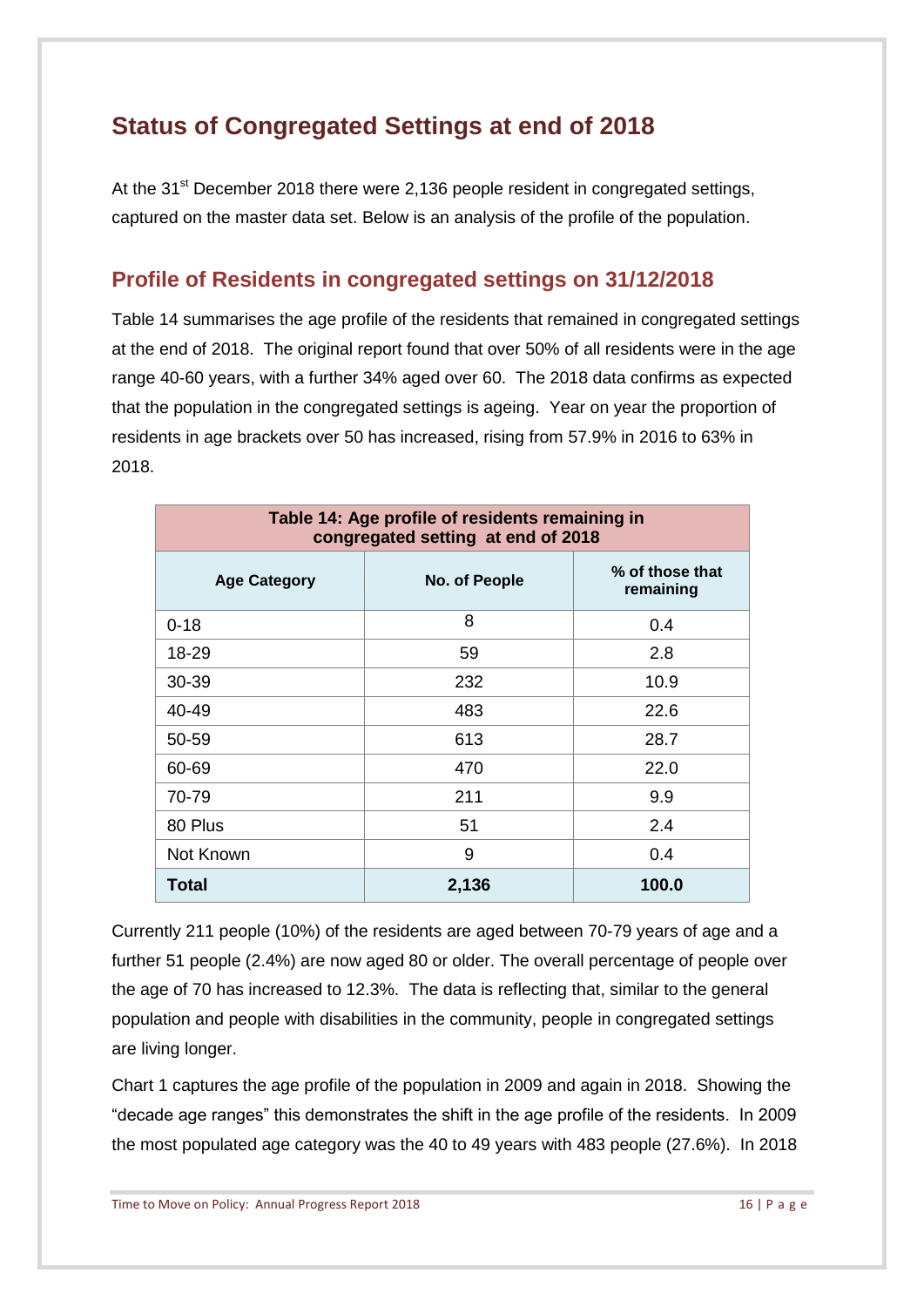the largest group fall into the 50-59 age bracket with 613 residents (28.7%) of the population in congregated settings in this age bracket.



*Chart 1: Age profile of residents 2009 & 2018*

Table 15 summarises the level of disability of the residents that remained in congregated settings at the end of 2018. The data reflects that the population currently living in congregated settings continue to have high levels of disability with 1,179 people (over 55%) identified as having a severe or profound level of disability.

| Table 15: Level of disability of people in<br>congregated settings at end of 2018 |               |                      |  |
|-----------------------------------------------------------------------------------|---------------|----------------------|--|
| <b>Primary Disability Identified</b>                                              | No. of People | % of those remaining |  |
| <b>Borderline</b>                                                                 | 1             | 0.0                  |  |
| Mild                                                                              | 135           | 6.3                  |  |
| Moderate                                                                          | 665           | 31.1                 |  |
| Severe                                                                            | 859           | 40.2                 |  |
| Profound                                                                          | 320           | 15.0                 |  |
| <b>Physical &amp; Sensory</b>                                                     | 101           | 4.7                  |  |
| <b>Dual Diagnosis</b>                                                             | 50            | 2.3                  |  |
| Not Known                                                                         | 5             | 0.2                  |  |
| Total                                                                             | 2,136         | 100.0                |  |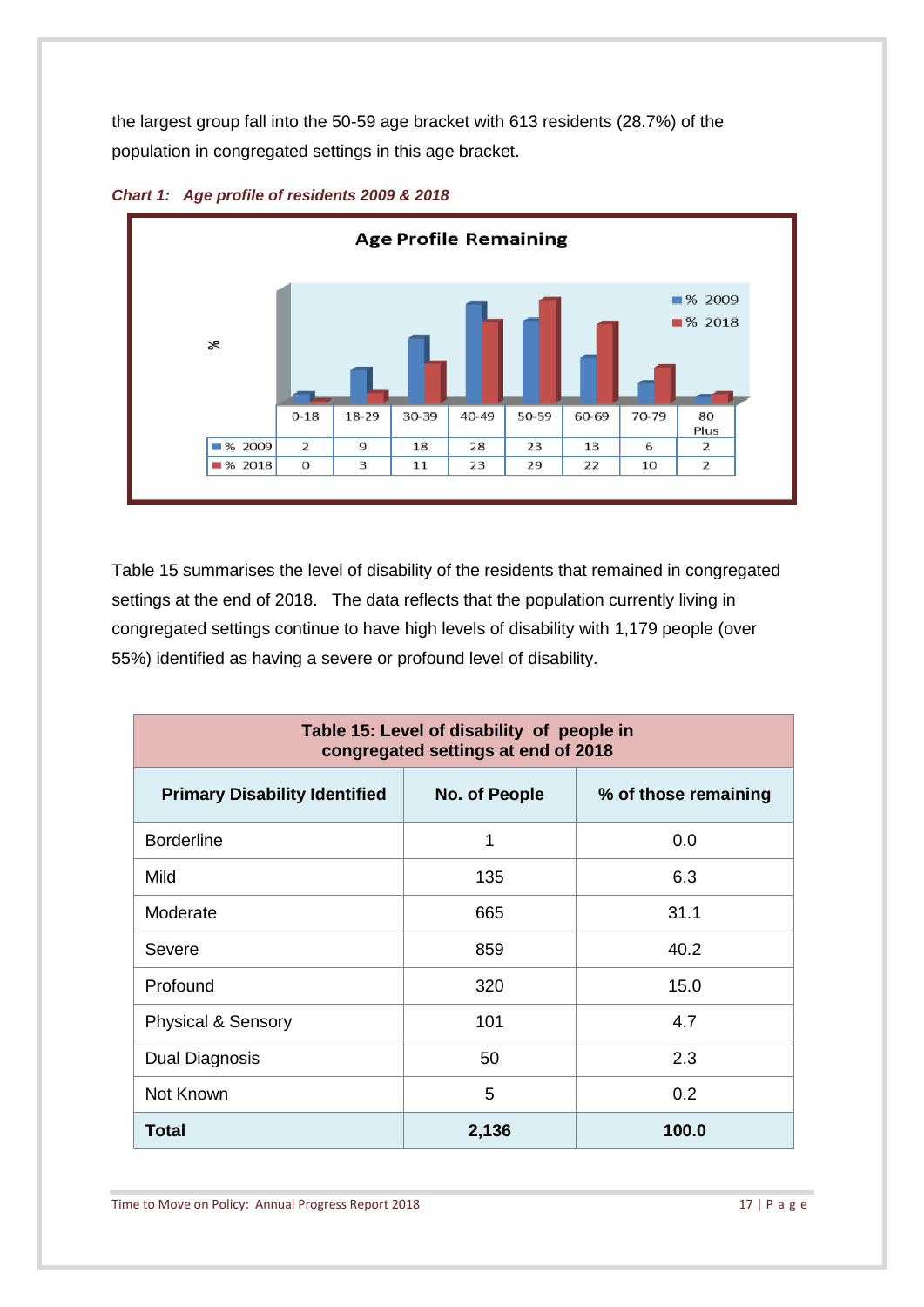A comparison of the level of disability of residents in 2009 and 2018 is given in Chart 2. It is interesting to note that the range in levels of disability has remained static over the last 8 years. This indicates that the change in circumstances across all levels of disability for all those in congregated settings has been similar with no particular group benefitting more or being marginalised as a result of the policy implementation.

The percentage of people with a severe intellectual disability has remained constant between 39-40% but the overall number of people has reduced by 678 people (44%). . There has been a 4% rise in the percentage of residents that have a profound level of disability from 2009 to 2018 but a decrease in the total number of 188 people.

Overall, even though the percentage of residents with a severe or profound disability has risen from 51% to 55% of the total, the actual number of people with this level of disability has fallen by 986 people by the end of 2018.



#### *Chart 2: Level of disability of residents*

As previously outlined in Table 3, 82 people who transitioned in 2018 had a severe or profound intellectual disability, which was 48.8% of all those who moved.

In relation to people with a mild disability, there is a slight reduction from 6.7% to 6.3% of people remaining in a congregated setting, but the overall numbers have actually fallen by 202 (60%) in 2018. The number of people whose primary disability is a physical and sensory disability continues to decrease. In 2009 there were 297 people identified as having primary physical and sensory disability, which accounted for 7% of the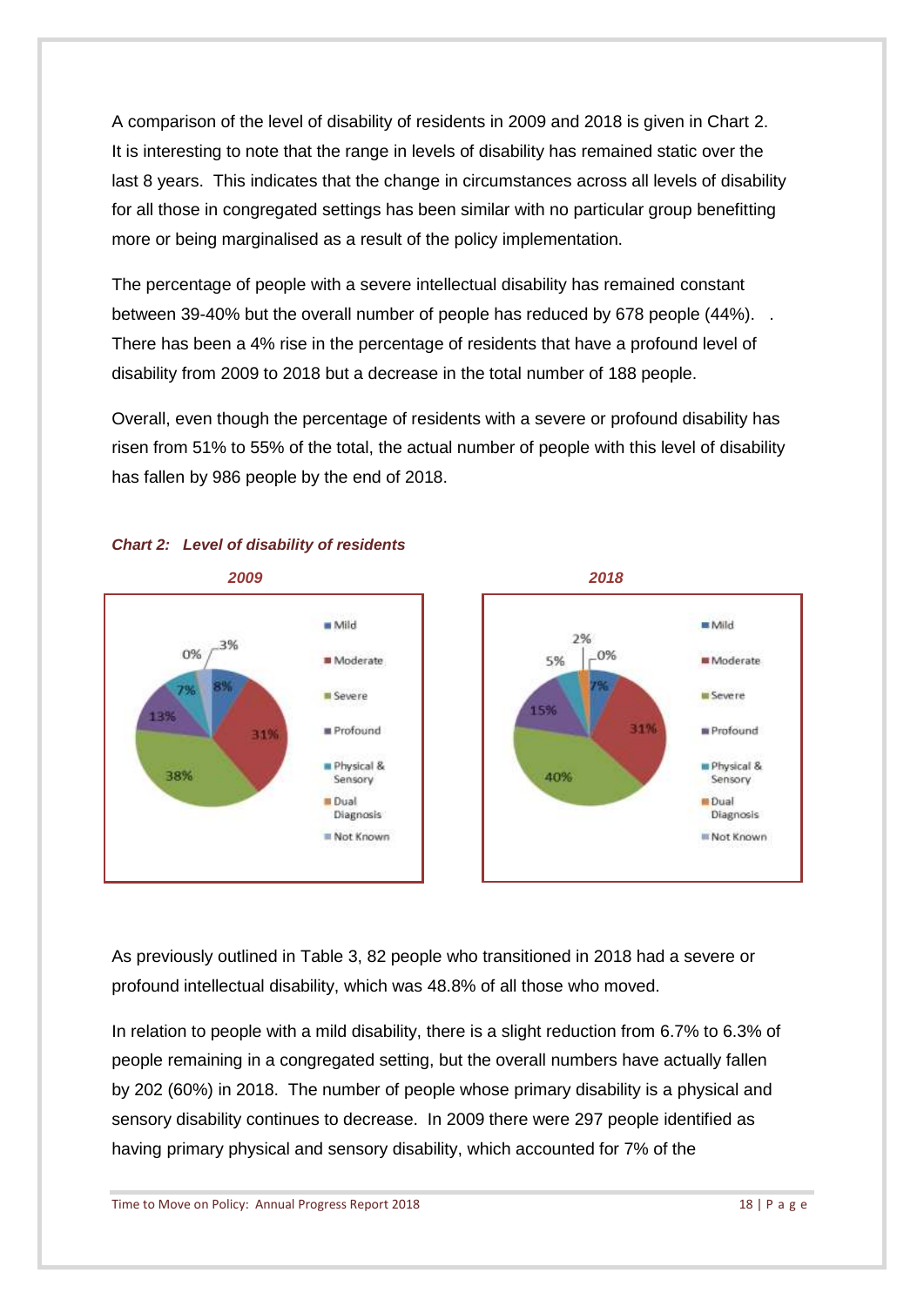congregated setting population. In 2018 this has fallen to 101 people or 4.7% of the congregated settings population.

In addition to the primary disability, Table 16 outlines the level of support required by people remaining in congregated settings at the end of 2018. At the current time there is no standard assessment tool used across disability services to determine level of support and on this basis there may be some variance in how providers interpret this question.

| Table 16: Level of support required by people in<br>congregated settings at end of 2018 |               |                              |
|-----------------------------------------------------------------------------------------|---------------|------------------------------|
| <b>Support Needs Identified</b>                                                         | No. of People | % of those that<br>remaining |
| Low                                                                                     | 125           | 5.9                          |
| Minimum                                                                                 | 21            | 1.0                          |
| Moderate                                                                                | 449           | 21.1                         |
| High                                                                                    | 1389          | 65.0                         |
| Intensive                                                                               | 147           | 6.9                          |
| Not Known                                                                               | 5             | 0.2                          |
| Total                                                                                   | 2,136         | 100.0                        |

Almost 1,389 people (65%) require a high level of support with 147 people (7%) requiring intensive support. Of those identified as having high support needs there are 685 people (49.3%) who have a severe intellectual disability and 271 people (19.5%) have a profound intellectual disability. A further analysis and cross reference of information on those requiring a high level shows that 530 of these people are aged 50 or under (38.2%), 409 (29.4%) are aged between 50-59 with 446 people (32.1%) aged 60 or over.

There are 146 people identified as having a low or minimum level of support. An analysis of the data for these people shows there are 104 people aged over 50 years, of which 56 people are aged 60 or over, including 8 people aged over 80 years. As the support needs of people with disabilities can increase as people age, it is anticipated that the recorded support needs of these individuals may need to be updated to accurately reflect current need.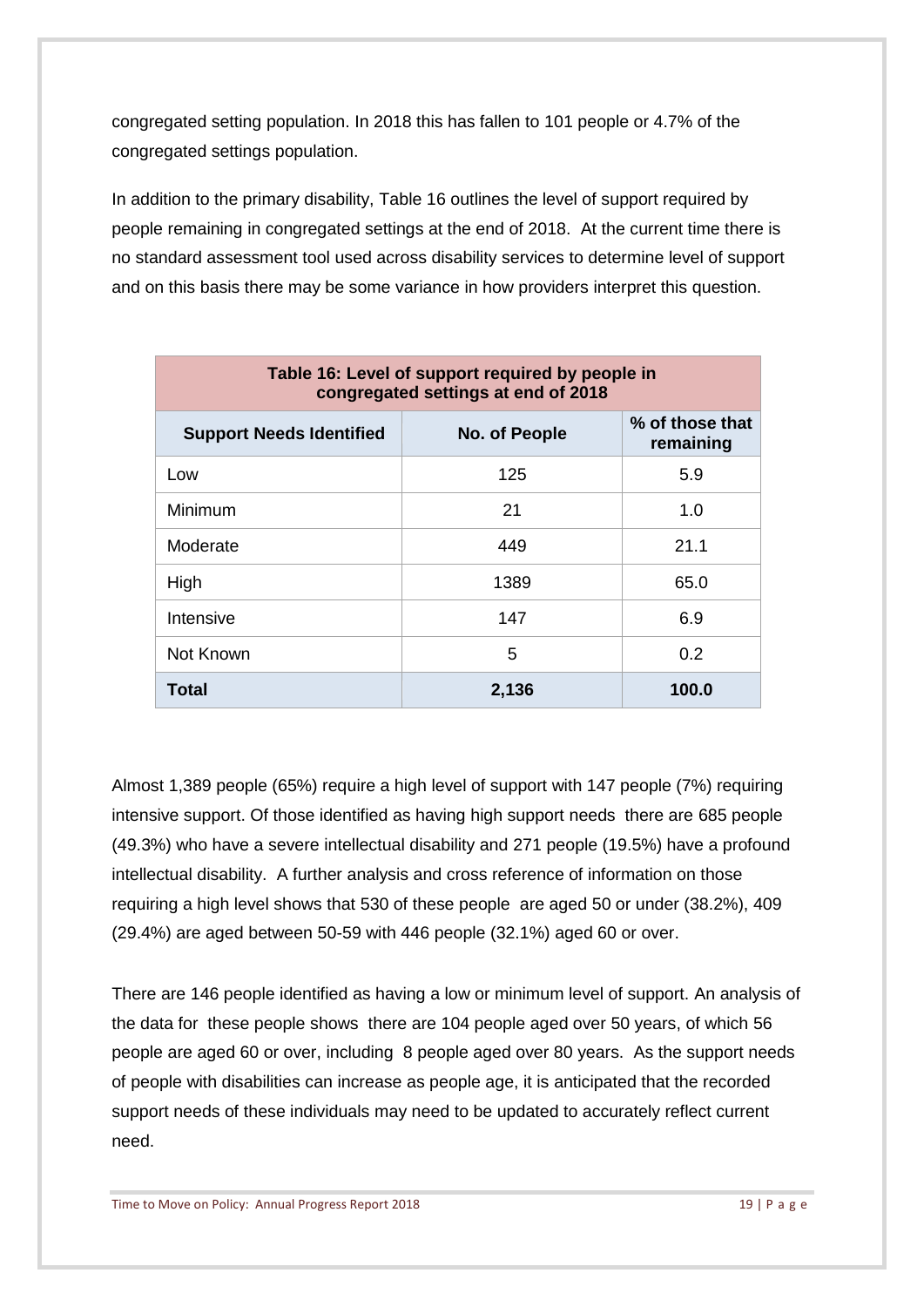Amongst the 146 people identified as having low or minimum support needs, there is a wide range in the type and degree of disability, There are 11 people with a severe or profound intellectual disability , 13 with a physical and/or sensory disability and 51 people with a mild intellectual disability of which most are living in a MHID setting. As there is currently no standard national assessment tool, the level of support indicated in the data returns may be somewhat subjective. Work will be undertaken with services to interrogate and quality assures this data further in 2019.

The 2018 master data set also provides scope for details to be provided on additional specific needs that might impact on people's residential supports. These needs can be categorised under a number of headings including medical conditions, genetic conditions, acquired disabilities, epilepsy, high nursing, complex care needs, autism, physical disabilities and mental health conditions.

Table 17 examines the prevalence rates of high medical needs/ medical frailty and behaviours that challenge, as these two categories were captured in the original report.

| Table 17: Prevalence rates of high medical needs<br>and behaviours that challenge |               |                |  |
|-----------------------------------------------------------------------------------|---------------|----------------|--|
| Length of Stay as at 31/12/2018                                                   | No. of People | % of Residents |  |
| 2009                                                                              |               |                |  |
| High Medical Needs / Medical Frailty*                                             | 723           | 17.6%          |  |
| Behaviours that challenge                                                         | 1089          | 26.6%          |  |
| 2018                                                                              |               |                |  |
| High Medical Needs / Medical Frailty*                                             | 411           | 24.8%          |  |
| Behaviours that challenge*                                                        | 652           | 30.5%          |  |

\**The 2009 figures were based on a survey completed by service providers. The 2018 figures are based on the master data set question where high medical needs were identified.* 

Behaviours that challenge are identified for over 650 people. Epilepsy is the most common medical condition identified for 462 people, and 200 people have an autism diagnosis.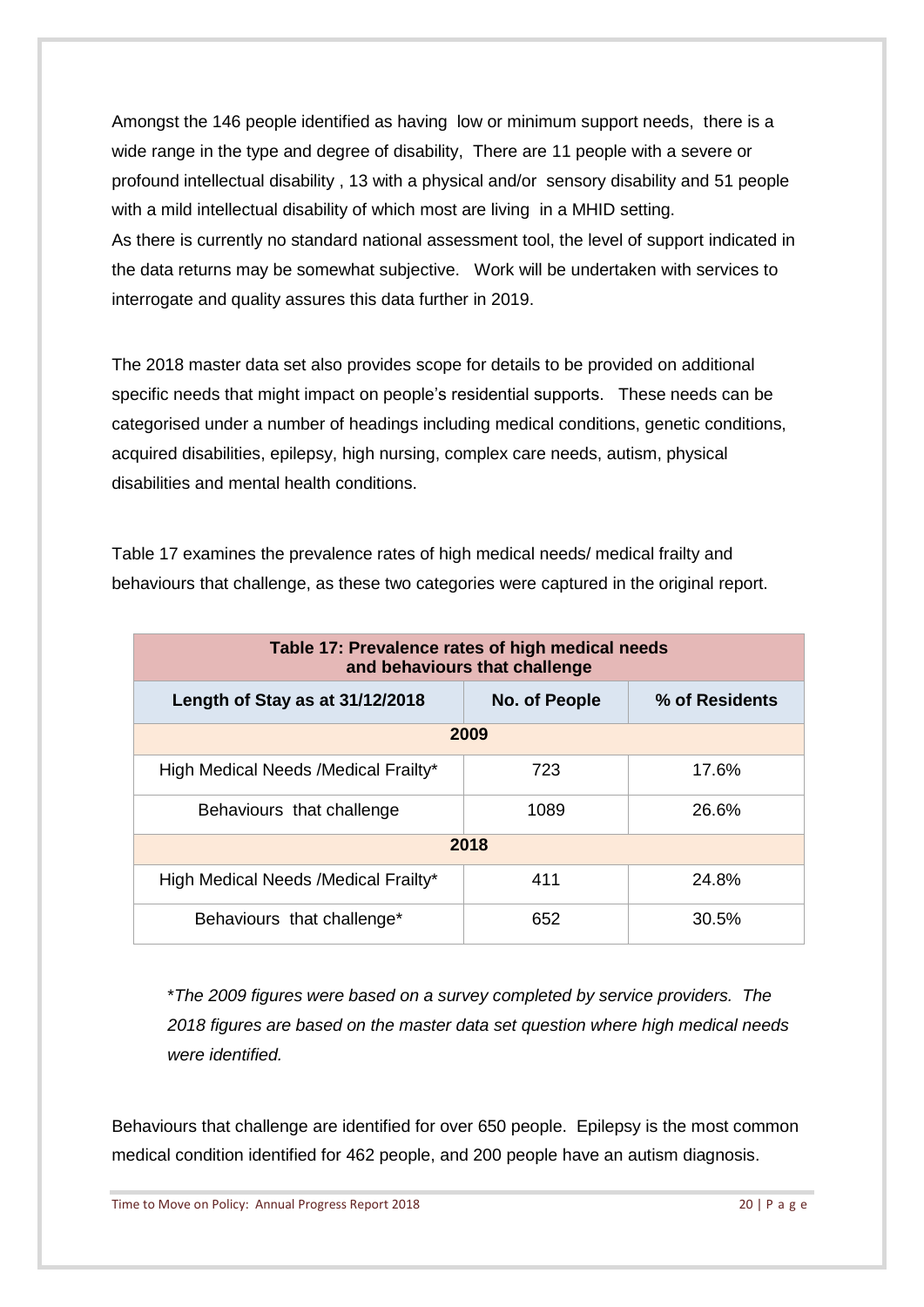There are 370 people identified as having high medical needs and over 170 people have an identified mental health diagnosis recorded. These categories are not necessarily mutually exclusive and there is no additional available information on 484 records.

The data shows that the rate of occurrence of those additional support needs amongst the congregated setting population has marginally increased.

Finally, an analysis was done to look at how long the people have been living in congregated settings. This information is provided in Table 18 below which shows that 54% of people have now been living in a congregated environment for over 20 years (not including those for whom no information is available).

The number of people who have lived in a congregated setting for less than 1 year is 32 (1.5% of the total population). 151 people (7%) have lived for between 1-10 years in a congregated setting.

| Table 18: Length of stay in a congregated setting |               |                              |
|---------------------------------------------------|---------------|------------------------------|
| Length of Stay as at 1/1/2018                     | No. of People | % of those that<br>remaining |
| less than 1                                       | $32*$         | 1.5                          |
| $1-4$ yrs                                         | 55            | 2.6                          |
| 5-10 yrs                                          | 96            | 4.5                          |
| 11-20 yrs                                         | 309           | 14.5                         |
| 21-30 yrs                                         | 306           | 14.3                         |
| 31-40 yrs                                         | 274           | 12.8                         |
| 41-50 yrs                                         | 319           | 14.9                         |
| 51 yrs plus                                       | 257           | 12.0                         |
| Not Known                                         | 488           | 22.8                         |
| <b>Total</b>                                      | 2,136         | 100.0                        |

*\* One person admitted during 2018 passed away during 2018*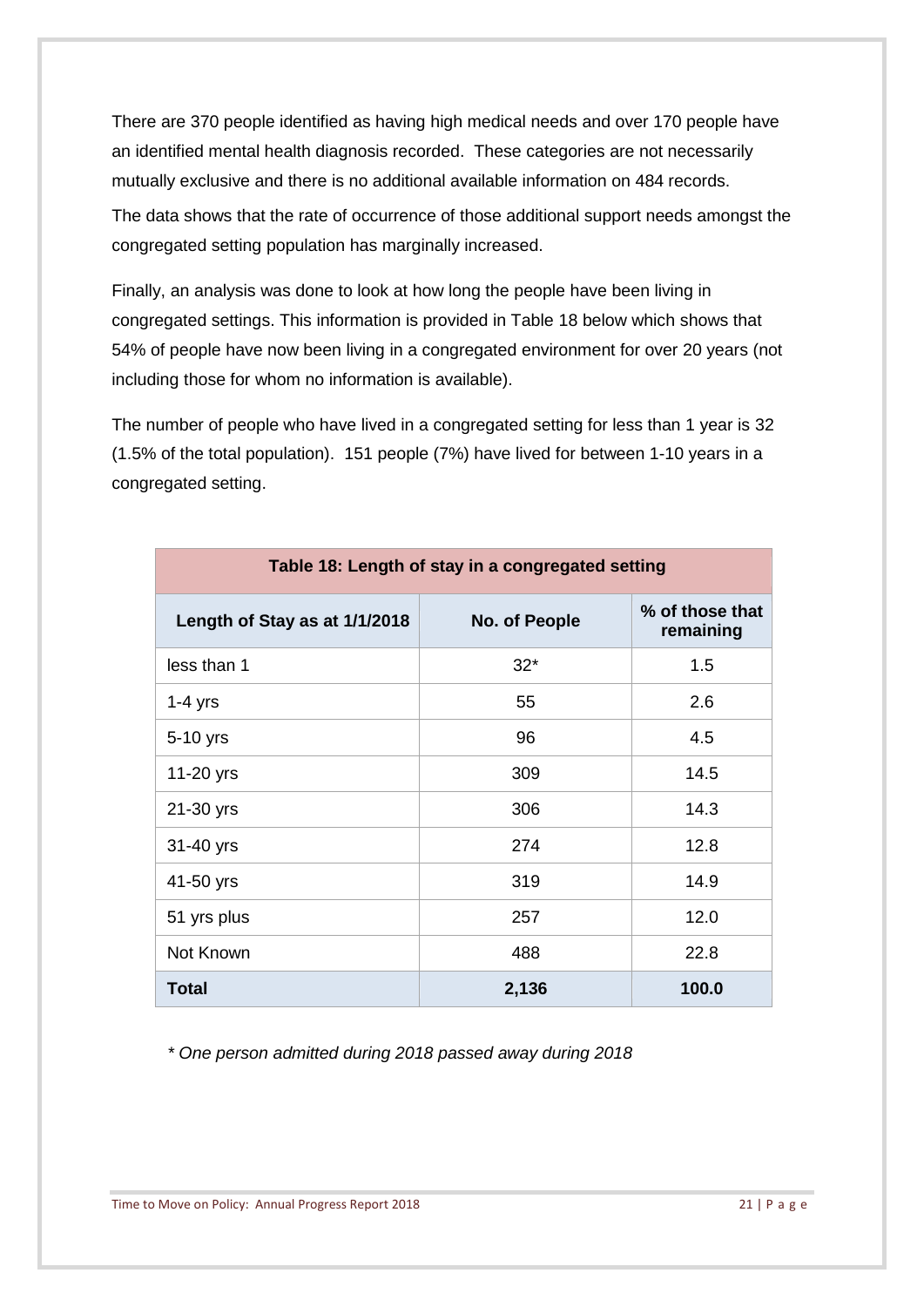In Appendix 2 information on the population remaining in congregated settings at the end of 2018 is broken down by CHO as follows:

- Age profile of residents remaining in congregated settings
- Level of disability of the people that remaining in congregated settings
- Level of support needs of the people that remaining in congregated settings
- Length of stay in congregated setting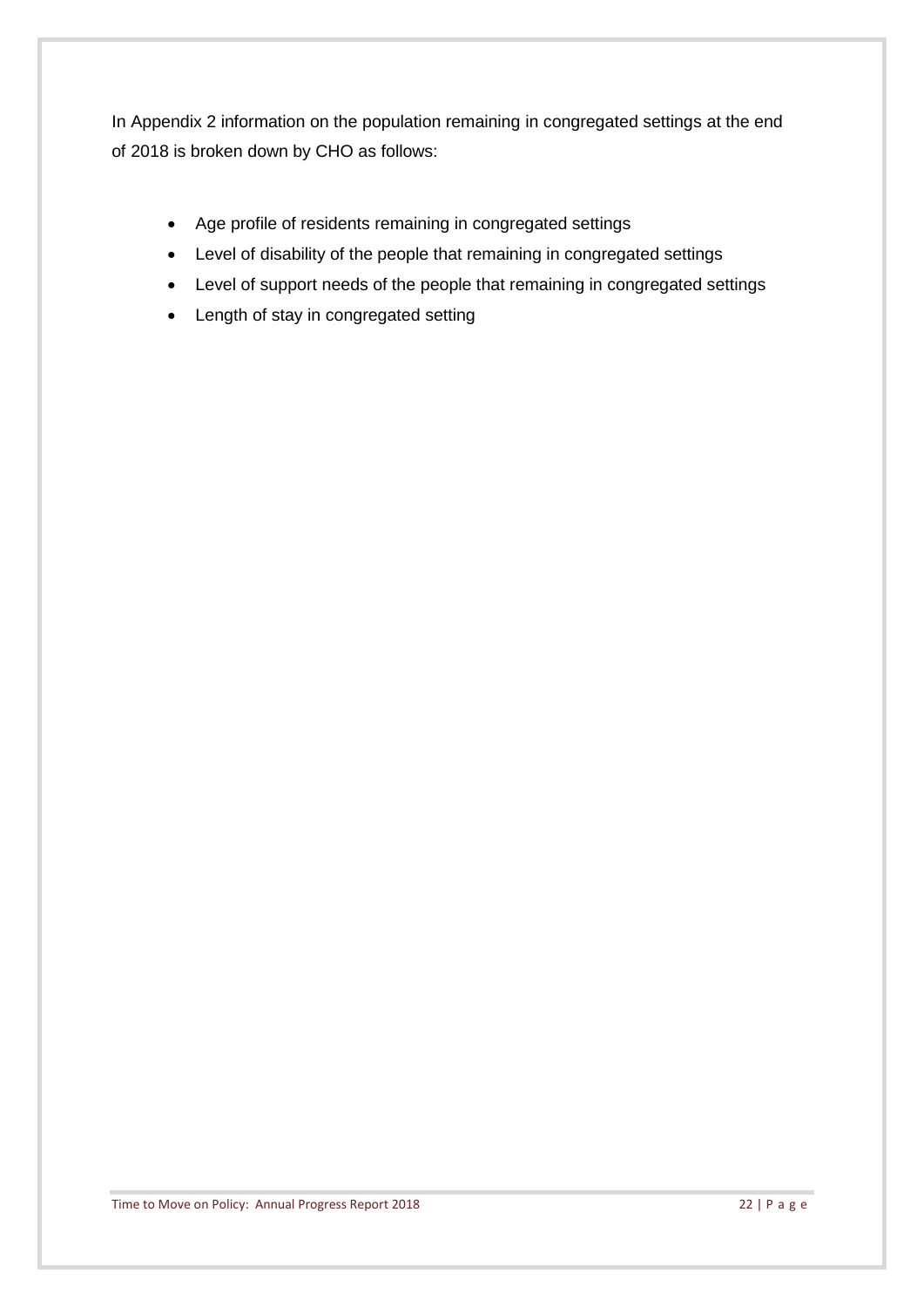## **Profile of Congregated Setting Locations at year end 2018**

At the end of 2018 there remain 20 service providers, returning information on 58 service areas that are made up of 83 stand-alone centres or campus settings. The map on page details the geographical spread of the remaining congregated settings across the nine HSE CHO Areas. This also includes data on the number of congregated centres operated by the HSE and voluntary sector providers in each Area, along with the overall number of residents within these locations.

During 2018 the full closure of two congregated setting locations was completed. These were the HSE's Cuan Aoibheann centre in the Phoenix Park, Dublin and the St. Mary's Centre in Delvin run by the Muiriosa Foundation. The closure of Cuan Aoibheann was completed through the collaborative efforts of the HSE and Cheshire Ireland. The closure of St. Marys Centre, which had at one time accommodated over 70 residents, was led by Muiriosa and completed with the support of the HSE locally and with some HSE capital funding.

Whilst no other locations were closed entirely during 2018 a significant number of people have transitioned from a number of the priority centres which has led to a reduction in overcrowding, the closure of some campus based units and enabled person centred support and preparation for further transitions. In Table 19 below the high number of people to move from six named priority centres are noted.

| Table 19: Congregated Settings with the highest number of transitions in 2018 |                            |  |
|-------------------------------------------------------------------------------|----------------------------|--|
| Service Provider                                                              | No. of People transitioned |  |
| St. John of God Kildare                                                       | 26                         |  |
| St. Patrick's Centre Kilkenny                                                 | 22                         |  |
| St John of God, Drumcar                                                       | 17                         |  |
| HSE - Cregg Sligo                                                             | 14                         |  |
| HSE - St Raphael's Youghal                                                    | 12                         |  |
| HSE - Áras Attracta                                                           | 12                         |  |

Time to Move on Policy: Annual Progress Report 2018 23 | P a g e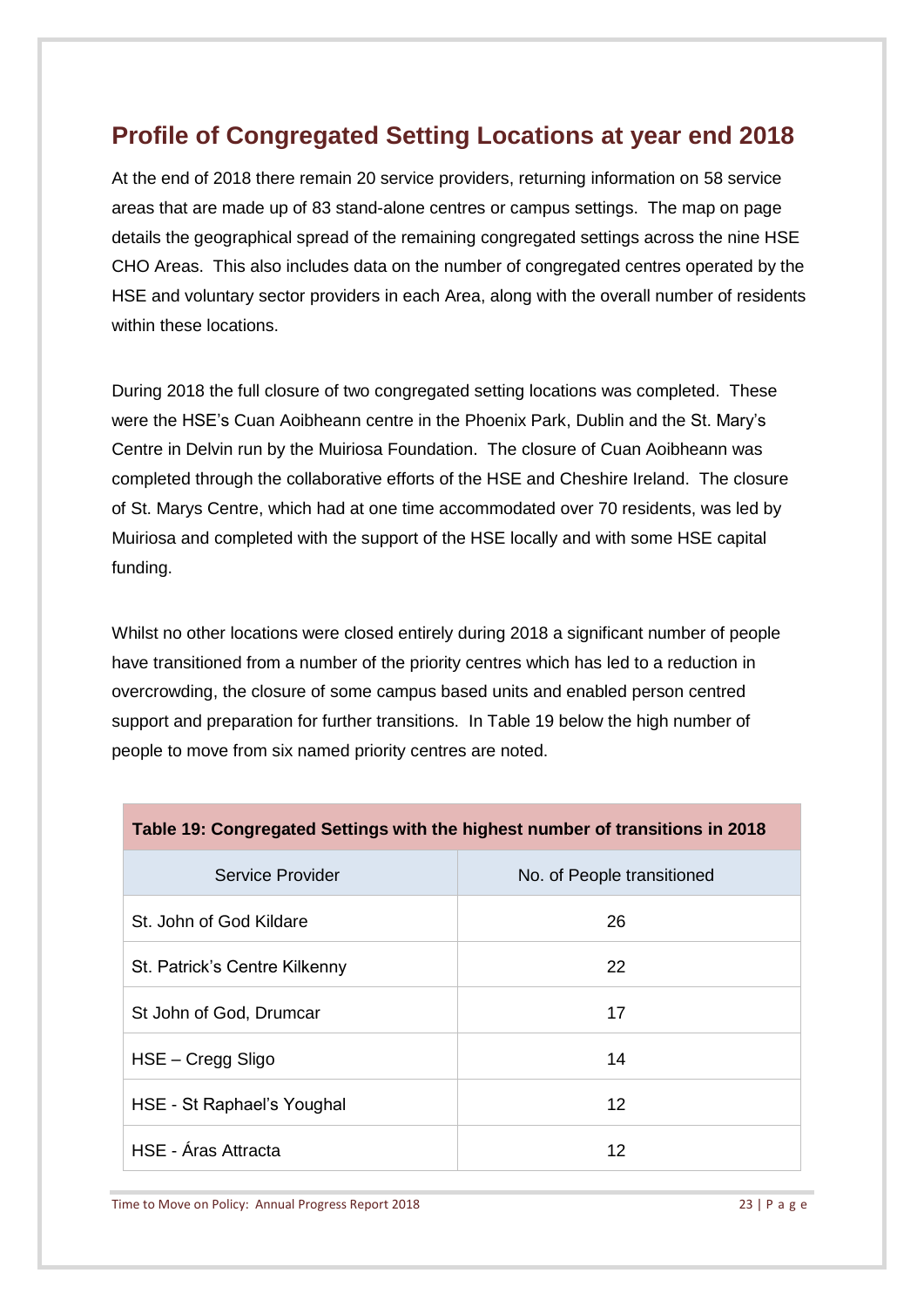Year on year there is an increase in the number of locations where the remaining resident population falls below the threshold of 10 residents, which is the definition of a congregated setting. These centres continue to be identified as congregated on the basis that the residents remain in the original setting that does not effectively support community living and inclusion and are detailed in Table 20**.** 

| <b>Table 20: Congregated settings</b><br>with less than 10 residents at the end of 2018 |                            |  |
|-----------------------------------------------------------------------------------------|----------------------------|--|
| Name of Setting                                                                         | <b>Number of Residents</b> |  |
| HSE Donegal, Séan O' Heihir, Stranorlar                                                 | 3                          |  |
| HSE Donegal, Cill Aoibhinn, Donegal Town                                                | $\overline{7}$             |  |
| HSE Donegal, Inbhear na Mara                                                            | 9                          |  |
| Cheshire Ireland, O'Dwyer Home, Mayo                                                    | 5                          |  |
| Cheshire Ireland, Tullow, Sligo                                                         | 9                          |  |
| <b>Cluan Fhionnain</b>                                                                  | 4                          |  |
| <b>HSE Florence House Wexford</b>                                                       | 8                          |  |
| <b>HSE Dawn House Wexford</b>                                                           | $\overline{7}$             |  |
| Cheshire Ireland, Abbeyview, Carlow                                                     | $\overline{7}$             |  |
| Sunbeam Services, Dunavon, Rathdrum                                                     | 8                          |  |
| Sunbeam Services, Hall Lodge, Arklow                                                    | $\overline{2}$             |  |
| St John of Gods, Carmona, Bray                                                          | 9                          |  |
| St. Margaret's Dublin                                                                   | 8                          |  |
| Laura Lynn Dublin                                                                       | 9                          |  |
| Daughters of Charity, St. Rosalie's, Portmarnock                                        | 8                          |  |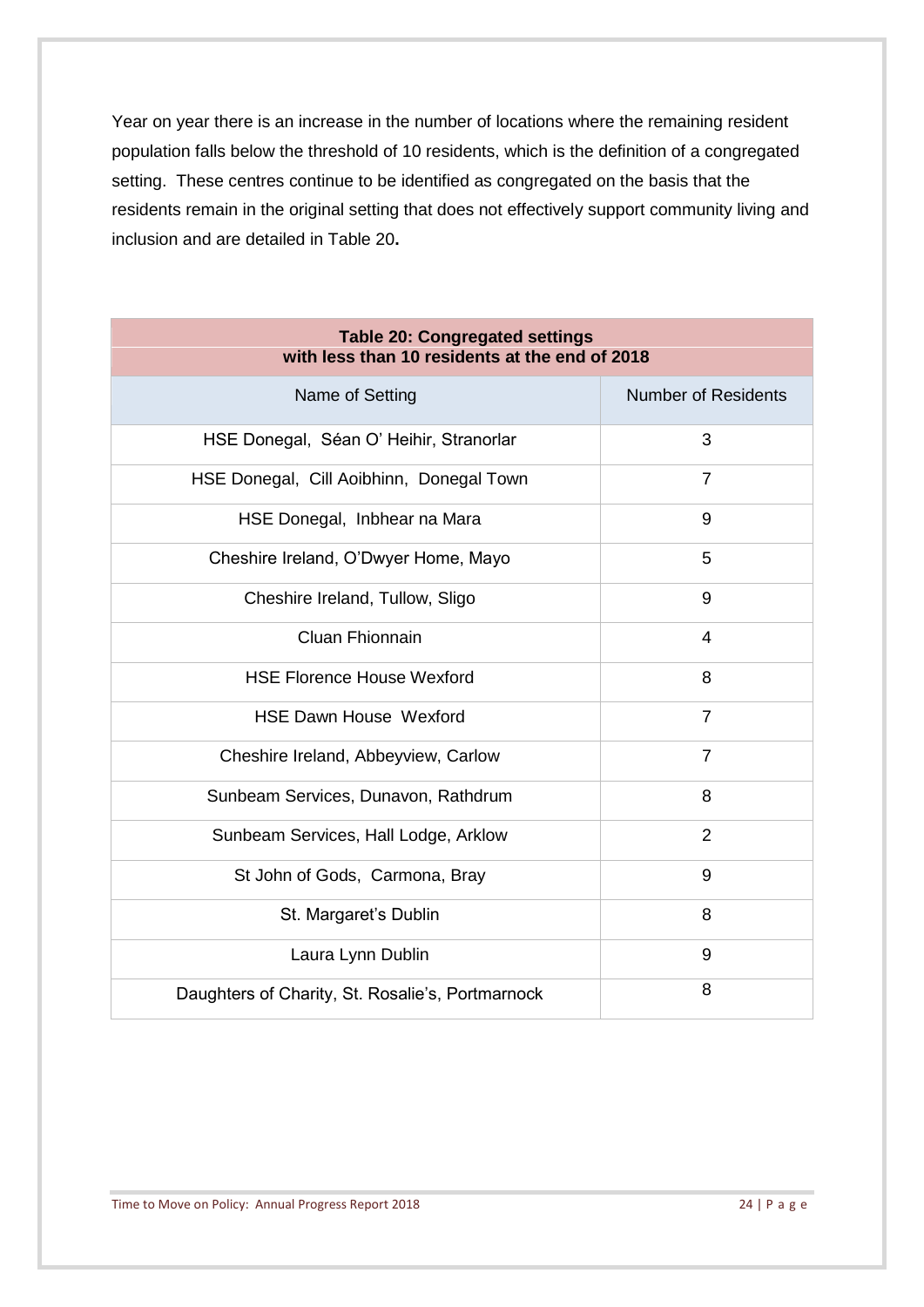## **Map of Centres/Campus & No of Residents remaining by CHO Area at year end 2018**

| CHO <sub>1</sub>        |                        |     |
|-------------------------|------------------------|-----|
| <b>Service Provider</b> | Centre /Campus Clients |     |
| HSF                     |                        | 142 |
| 1 Vol. Sector           |                        | 19  |
| Total                   |                        | 161 |

#### **CHO 2**

 $CHO A$ 

| <b>Service Provider</b> | Centre /Campus   Clients |  |
|-------------------------|--------------------------|--|
| HSF                     |                          |  |
| 2 Vol. Sector           |                          |  |
| Total                   |                          |  |

| CHO <sub>3</sub>        |                          |     |
|-------------------------|--------------------------|-----|
| <b>Service Provider</b> | Centre /Campus   Clients |     |
| HSE.                    |                          |     |
| 3 Vol. Sector           |                          | 223 |
| Total                   |                          | 223 |

| ______                  |                |                |                  |
|-------------------------|----------------|----------------|------------------|
| <b>Service Provider</b> | Centre /Campus | <b>Clients</b> |                  |
| <b>HSE</b>              |                |                |                  |
| 5 Vol. Sector           | 29             | 535            |                  |
| Total                   | ??             | 575            | CHO <sub>5</sub> |



| CHO <sub>5</sub>        |                       |                |
|-------------------------|-----------------------|----------------|
| <b>Service Provider</b> | <b>Centre /Campus</b> | <b>Clients</b> |
| HSF                     |                       | 25             |
| 4 Vol. Sector           |                       | 79             |
| Total                   |                       | 104            |

#### **CHO 6**

| <b>Service Provider</b> | Centre /Campus | <b>Clients</b> |
|-------------------------|----------------|----------------|
| HSF.                    |                | 33             |
| 5 Vol. Sector           |                | 78             |
| Total                   | 10             | 111            |

| CHO <sub>7</sub> |                         |                       |                |
|------------------|-------------------------|-----------------------|----------------|
|                  | <b>Service Provider</b> | <b>Centre /Campus</b> | <b>Clients</b> |
| HSE.             |                         |                       |                |
| 5 Vol. Sector    |                         |                       | 370            |
| Total            |                         |                       | 370            |

| CHO <sub>8</sub>        |                |                |
|-------------------------|----------------|----------------|
| <b>Service Provider</b> | Centre /Campus | <b>Clients</b> |
| HSE.                    |                |                |
| 2 Vol. Sector           |                | 82             |
| Total                   |                | 82             |

| CHO <sub>9</sub>        |               |                |
|-------------------------|---------------|----------------|
| <b>Service Provider</b> | Centre/campus | <b>Clients</b> |
| <b>HSE</b>              |               | 125            |
| 3 Vol. Sector           |               | 291            |
| Total                   | 10            | 416            |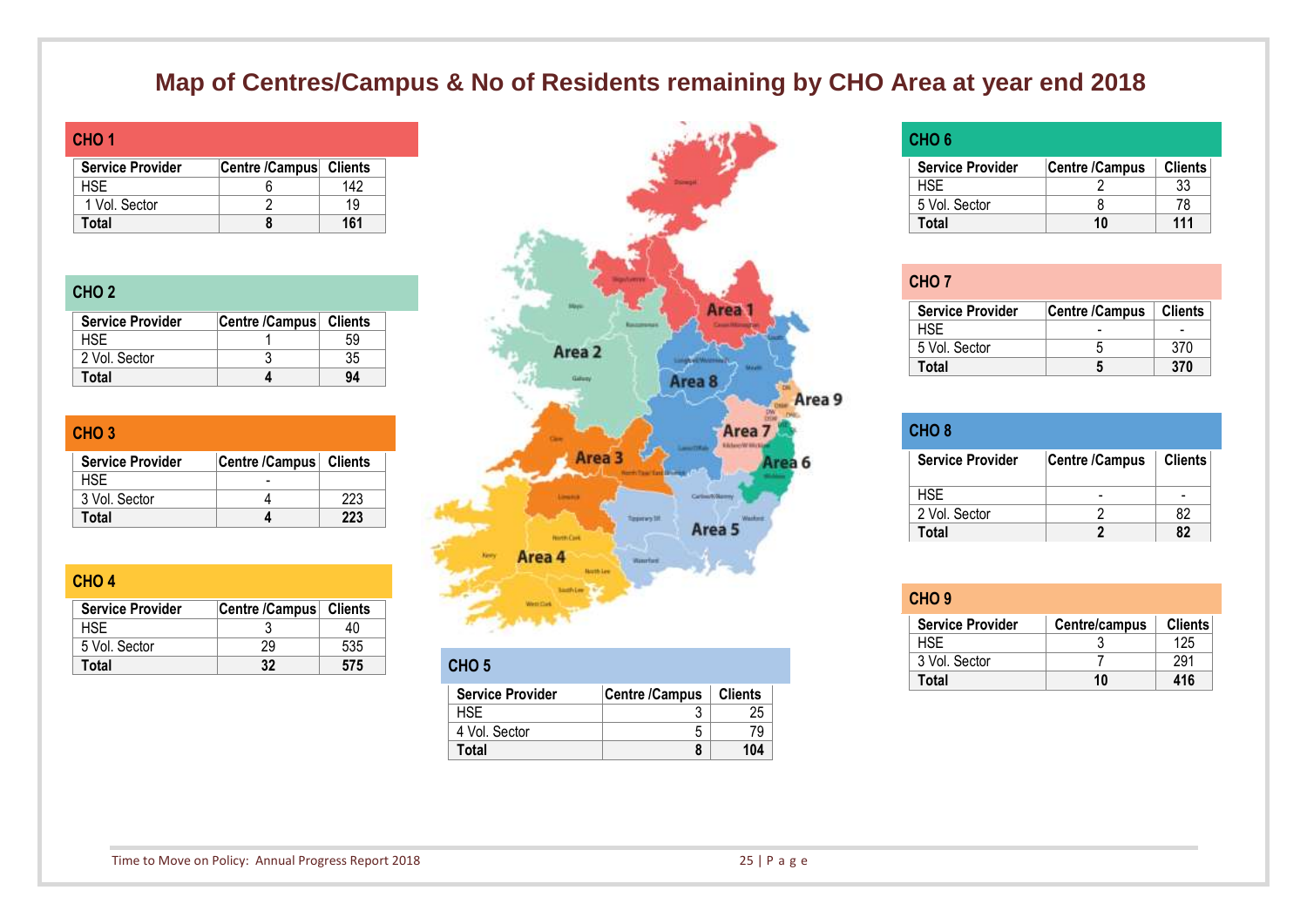## **Review of Policy Implementation 2012-2018**

At the end of 2017, the *Review of Policy Implementation 2012-2017* was published, which can be viewed on the Time to Move On webpage [www.hse.ie/timetomoveon/](http://www.hse.ie/timetomoveon/) . Below, some of the key statistics charts and tables in the 2012-2017 report have been updated to include the 2018 data. A list of all the congregated settings at the end of 2018, including those that have closed since 2012 and the transitions completed to date is included in Appendix 3.

In Table 21 below, the number of people and the changes in the population in congregated settings over the period 2012-2018 are given.

| Table 21: Movements in the congregated settings population from 2012 to 2018 |      |  |  |  |  |  |
|------------------------------------------------------------------------------|------|--|--|--|--|--|
| No. of people who transitioned                                               | 826  |  |  |  |  |  |
| No. of people who passed away                                                | 692* |  |  |  |  |  |
| No. of people admitted or re-admitted                                        | 255  |  |  |  |  |  |
| No. of residents at end of 2018                                              | 2136 |  |  |  |  |  |

*\* Following the validation of all the data up to 31/12/2018 this figure has been increased to include six deaths that occurred during the previous year but were not reported in the data for that year.*

Chart A below sets out the key movements in the population over the seven year period since implementation commenced, including transitions, admissions and deaths.





Time to Move on Policy: Annual Progress Report 2018 26 | P a g e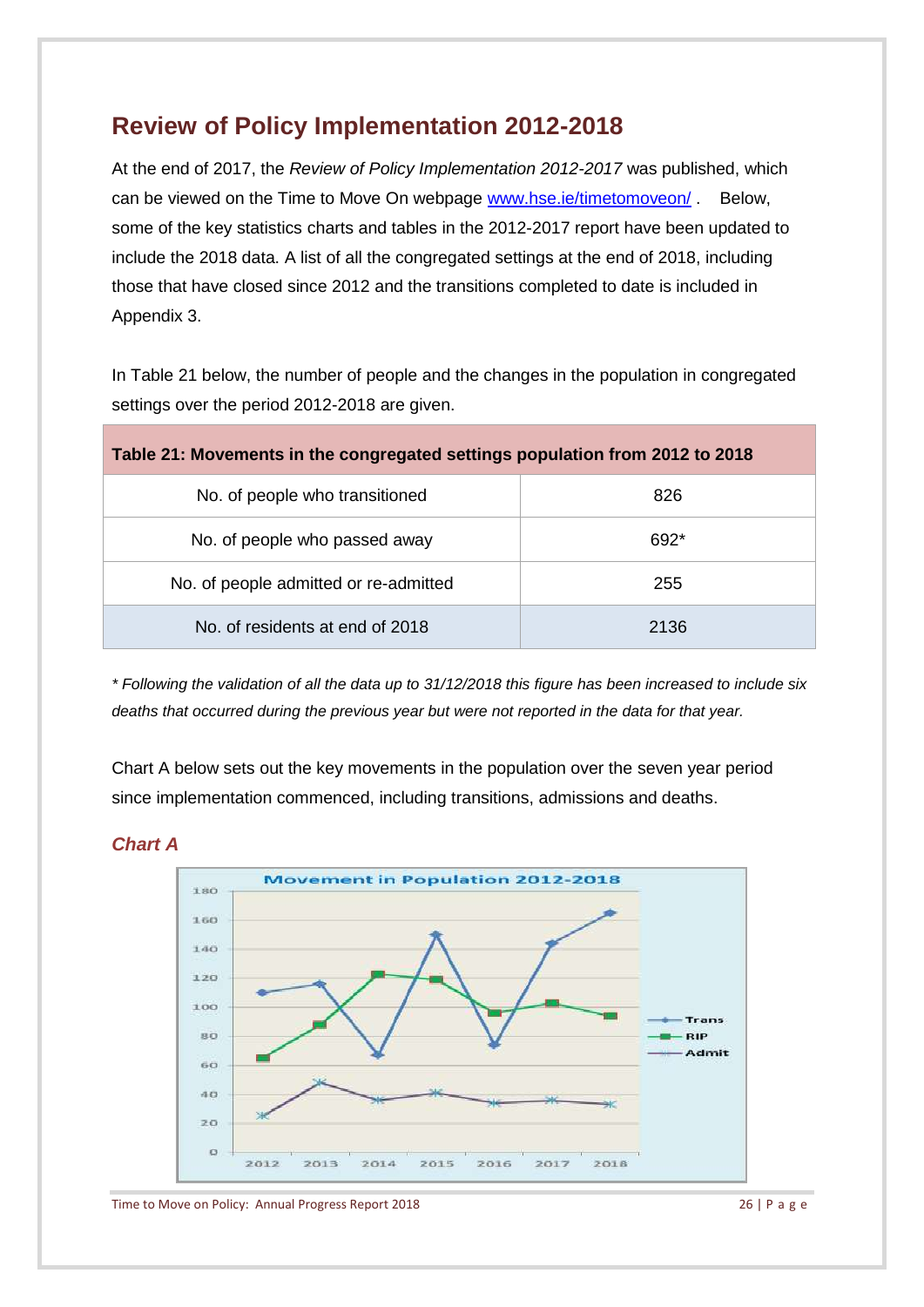Chart B below sets out the number of transitions completed from 2012 to 2018, which highlights that there have been annual variations but that over the last two years the number of transitions has improved and is increasing, which is in line with expectations based on the availability of housing coming on stream through the capital funding stream.



#### *Chart B*

In Chart C below, the changes in the population in the 15 largest settings up to 2018 are given. This chart illustrates that there has been a very significant reduction in the numbers in many of the largest and highest priority settings, including St John of God Drumcar, St Raphaels Centre Youghal and St Patricks Kilkenny.

#### *Chart C*

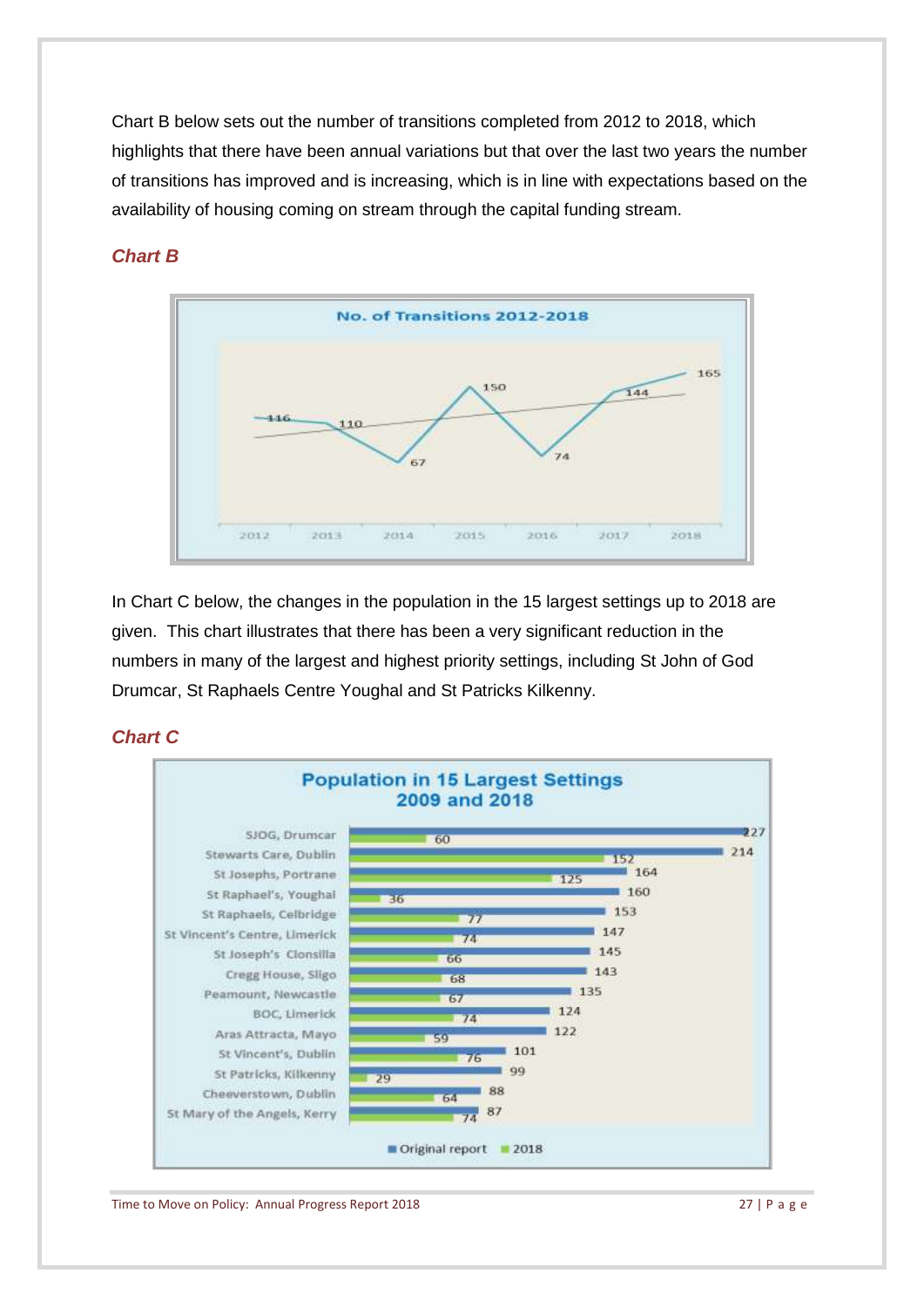In Chart D below, the level and degree of disability identified for all those who have completed their transition is given.

#### *Chart D*



In Chart E below, the level of support of the people that transitioned, at the time of their move, is given.

#### *Chart E*

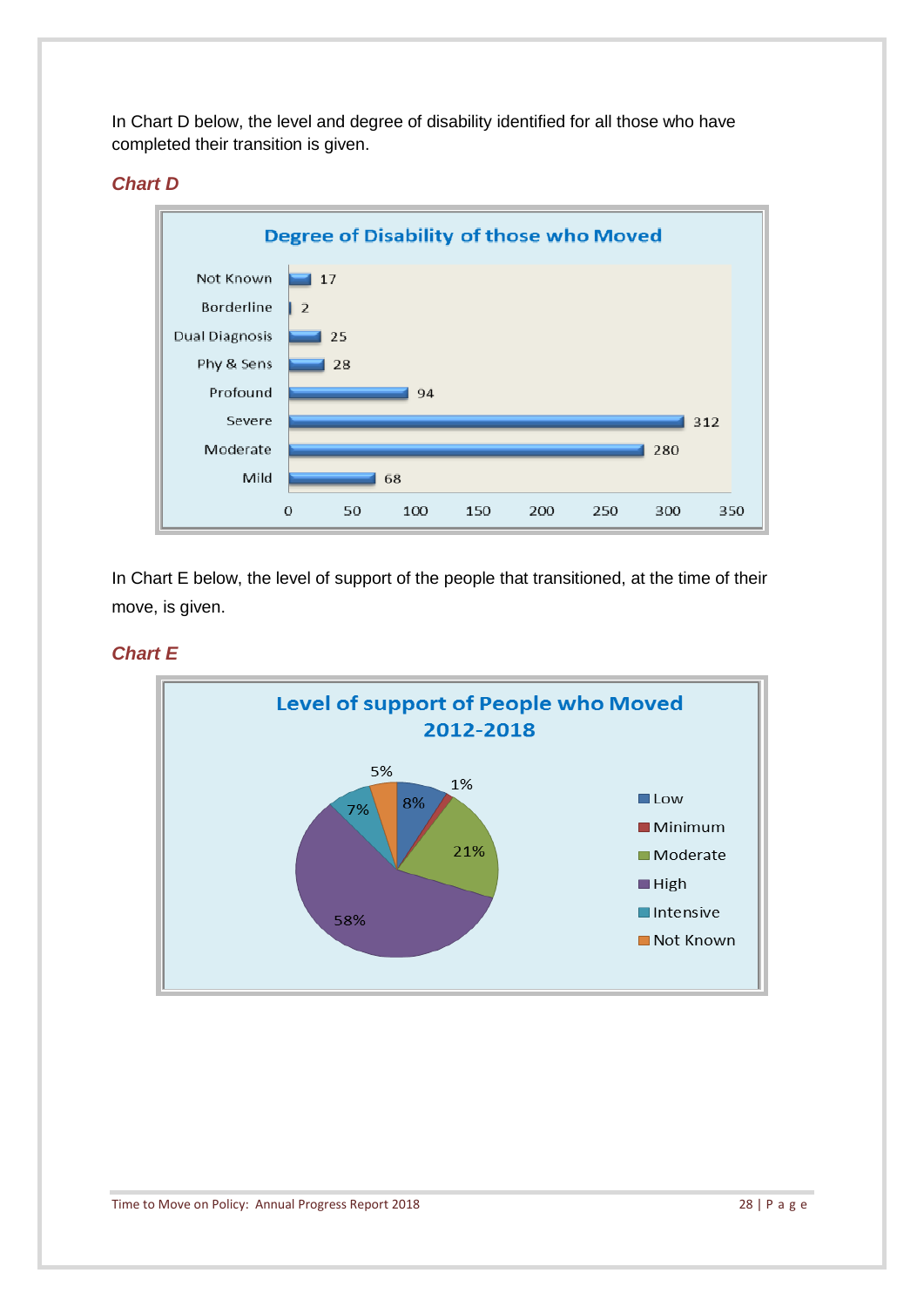In Chart F below, the age profile of the people that transitioned, at the time of their move, is given.



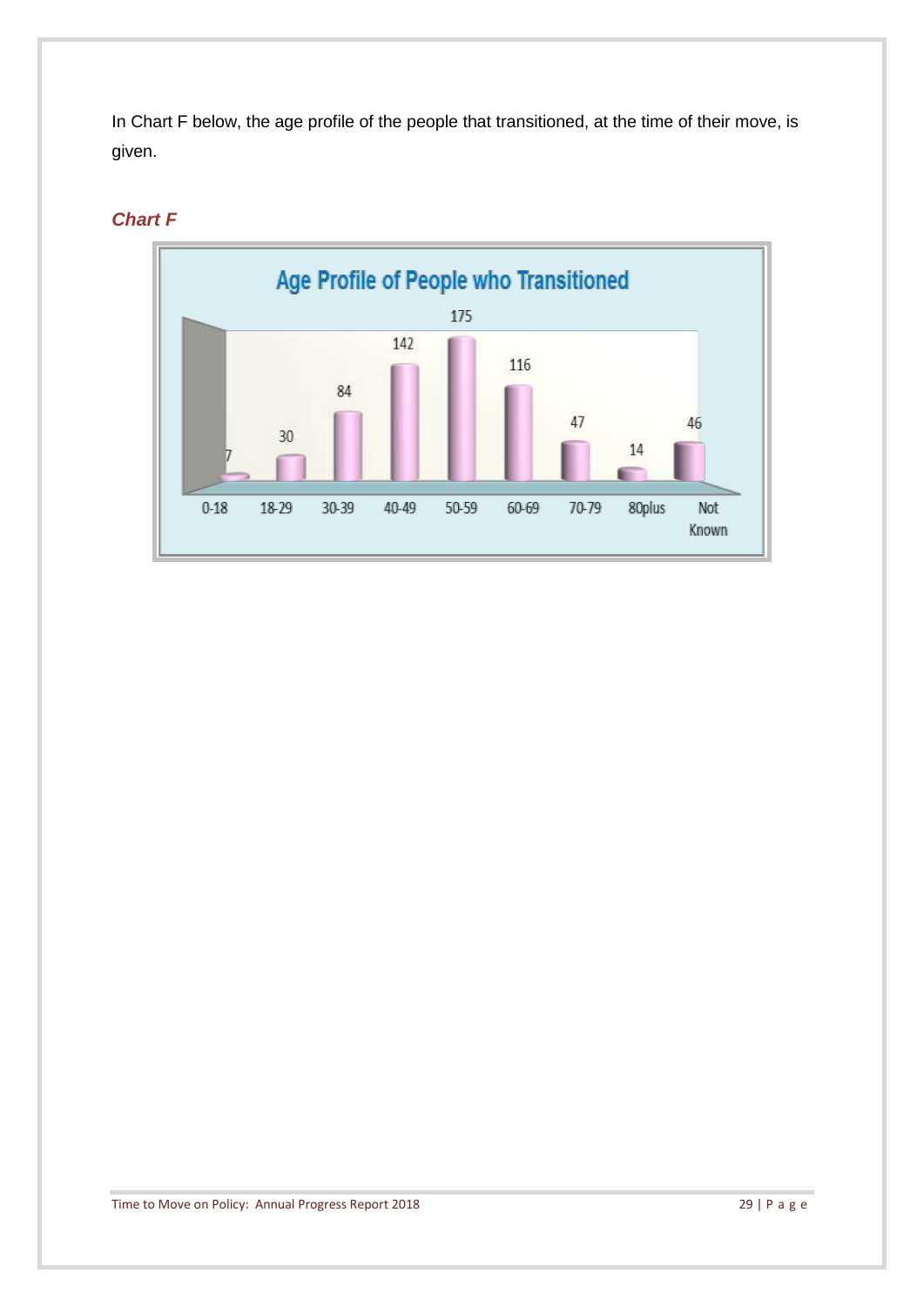# **Appendix 1: Data on those that transitioned in 2018 by CHO**

| Age                           | CHO <sub>1</sub> | CHO <sub>2</sub> | CHO <sub>3</sub>                          |                    |                    | CHO 4 CHO 5 CHO 6 CHO 7 |                  | CHO <sub>8</sub> | CHO <sub>9</sub> | <b>Total</b>     | %             |
|-------------------------------|------------------|------------------|-------------------------------------------|--------------------|--------------------|-------------------------|------------------|------------------|------------------|------------------|---------------|
| $0 - 18$                      | $\mathbf 0$      | $\mathbf 0$      | $\pmb{0}$                                 | $\boldsymbol{0}$   | $\mathbf 0$        | $\boldsymbol{0}$        | $\boldsymbol{0}$ | $\pmb{0}$        | $\mathbf 0$      | $\mathbf 0$      | 0.0           |
| 18-29                         | 5                | $\mathbf 0$      | 0                                         | $\overline{2}$     | 5                  | $\mathbf 0$             | 0                | 0                | $\mathbf{1}$     | 13               | 8.9           |
| 30-39                         | 1                | $\mathbf{1}$     | $\mathbf 0$                               | $\overline{0}$     | 11                 | $\mathbf{1}$            | 3                | 3                | $\mathbf{1}$     | 21               | 12.5          |
| 40-49                         | $\overline{2}$   | 3                | 0                                         | $\overline{7}$     | 5                  | $\overline{2}$          | 11               | 4                | $\mathbf{1}$     | 35               | 23.8          |
| 50-59                         | 5                | 5                | $\overline{2}$                            | 6                  | 8                  | $\mathbf{1}$            | 10               | 8                | 4                | 49               | 28.6          |
| 60-69                         | $\overline{2}$   | $\overline{2}$   | $\mathbf{1}$                              | 6                  | $\mathbf 0$        | $\mathbf 0$             | 6                | 4                | $\overline{7}$   | 28               | 16.7          |
| 70-79                         | $\boldsymbol{0}$ | $\pmb{0}$        | $\pmb{0}$                                 | 8                  | $\mathbf 0$        | $\overline{2}$          | $\mathbf 0$      | 1                | $\overline{2}$   | 13               | 7.7           |
| 80 Plus                       | $\mathbf 0$      | $\mathbf{1}$     | $\pmb{0}$                                 | $\overline{2}$     | $\mathbf 0$        | $\mathbf 0$             | 0                | $\mathbf 0$      | 3                | 6                | 1.8           |
| <b>Not Known</b>              | 0                | $\Omega$         | 0                                         | 0                  | 0                  | 0                       | 0                | 0                | 0                | $\Omega$         | 0.0           |
| <b>Total</b>                  | 15               | 12               | 3                                         | 31                 | 29                 | 6                       | 30               | 20               | 19               | 165              | 100.0         |
| <b>Disability</b>             | CHO <sub>1</sub> | CHO <sub>2</sub> | CHO <sub>3</sub>                          | CHO 4 CHO 5        |                    | CHO <sub>6</sub>        | CHO <sub>7</sub> | CHO <sub>8</sub> | CHO <sub>9</sub> | <b>Total</b>     | %             |
| <b>Borderline</b>             | 0                | $\mathbf 0$      | $\mathbf 0$                               | $\mathbf 0$        | $\boldsymbol{0}$   | $\mathbf 0$             | $\mathbf 0$      | 0                | $\mathbf{1}$     | $\mathbf{1}$     | 0.6           |
| Mild                          | 0                | 0                | $\boldsymbol{0}$                          | $\overline{7}$     | 0                  | 3                       | 0                | 0                | $\mathbf{1}$     | 11               | 6.5           |
| Moderate                      | 6                | 9                | $\mathbf{1}$                              | 10                 | $\overline{2}$     | $\mathbf{1}$            | 23               | $\overline{2}$   | 13               | 69               | 40.6          |
| <b>Severe</b>                 | $\overline{7}$   | 3                | $\overline{2}$                            | 8                  | 10                 | $\mathbf 0$             | 6                | 14               | $\overline{4}$   | 54               | 32.7          |
| Profound                      | $\mathbf{1}$     | $\mathbf 0$      | $\mathbf 0$                               | $\overline{4}$     | 17                 | $\mathbf 0$             | $\mathbf 1$      | 4                | $\mathbf 0$      | 27               | 16.4          |
| <b>Physical &amp; Sensory</b> | $\mathbf{1}$     | $\mathbf 0$      | $\mathbf 0$                               | $\mathbf 0$        | $\pmb{0}$          | $\mathbf{1}$            | $\mathbf 0$      | 0                | $\mathbf 0$      | $\overline{2}$   | 1.2           |
| <b>Dual Diagnosis</b>         | $\overline{0}$   | $\boldsymbol{0}$ | $\mathbf 0$                               | $\overline{2}$     | $\mathbf 0$        | $\mathbf{1}$            | $\mathbf 0$      | 0                | $\mathbf 0$      | 3                | 1.8           |
| <b>Not Known</b>              | 0                | $\mathbf 0$      | $\mathbf 0$                               | $\mathbf 0$        | $\mathbf 0$        | $\mathbf 0$             | $\mathbf 0$      | 0                | $\mathbf 0$      | $\mathbf 0$      | 0.0           |
| <b>Total</b>                  | 15               | 12               | 3                                         | 31                 | 29                 | 6                       | 30               | 20               | 19               | 165              | 100.0         |
| <b>Support</b>                | CHO <sub>1</sub> | CHO <sub>2</sub> | CHO 3 CHO 4 CHO 5 CHO 6 CHO 7             |                    |                    |                         |                  | CHO <sub>8</sub> | CHO <sub>9</sub> | Total            | %             |
| Low                           | $\boldsymbol{0}$ | $\mathbf{1}$     | $\pmb{0}$                                 | $\overline{2}$     | $\boldsymbol{0}$   | $\overline{2}$          | $\mathbf{1}$     | $\boldsymbol{0}$ | $\overline{2}$   | 8                | 4.8           |
| Minimum                       | $\mathbf 0$      | $\mathbf 0$      | $\mathbf 0$                               | 0                  | $\mathbf 0$        | $\mathbf 0$             | 0                | $\mathbf 0$      | 0                | $\mathbf 0$      | 0.0           |
| Moderate                      | 4                | 11               | $\mathbf{1}$                              | 9                  | $\mathbf 0$        | 3                       | 7                | 0                | 13               | 48               | 29.1          |
| High                          | 11               | $\mathbf 0$      | $\overline{2}$                            | 11                 | 27                 | 1                       | 21               | 20               | 3                | 96               | 58.2          |
| Intensive                     | $\mathbf 0$      | $\boldsymbol{0}$ | 0                                         | 9                  | $\overline{2}$     | $\mathbf 0$             | $\mathbf{1}$     | $\mathbf 0$      | $\mathbf{1}$     | 13               | 7.9           |
| <b>Not Known</b>              | $\boldsymbol{0}$ | $\mathbf 0$      | 0                                         | 0                  | $\boldsymbol{0}$   | $\mathbf 0$             | $\boldsymbol{0}$ | 0                | 0                | $\boldsymbol{0}$ | 0.0           |
| <b>Total</b>                  | 15               | 12               | 3                                         | 31                 | 29                 | 6                       | 30               | 20               | 19               | 165              | 100.0         |
| <b>Length of Stay</b>         | CHO <sub>1</sub> | CHO <sub>2</sub> | CHO 3 CHO 4 CHO 5 CHO 6 CHO 7 CHO 8 CHO 9 |                    |                    |                         |                  |                  |                  | <b>Total</b>     | %             |
| Less than 1                   | $\pmb{0}$        | $\boldsymbol{0}$ | $\pmb{0}$                                 | 0                  | $\mathbf{1}$       | $\boldsymbol{0}$        | $\boldsymbol{0}$ | $\pmb{0}$        | $\pmb{0}$        | $\mathbf{1}$     | 0.6%          |
| $1-4$ yrs                     | $\overline{2}$   | $\pmb{0}$        | $\pmb{0}$                                 | $\mathbf{1}$       | $\overline{2}$     | $\boldsymbol{0}$        | $\mathbf{1}$     | $\mathbf 0$      | $\mathbf{1}$     | $\overline{7}$   | 4.2%          |
| 5-10 yrs                      | $\overline{2}$   | $\boldsymbol{0}$ | 0                                         | $\mathbf{1}$       | 3                  | 3                       | 3                | $\mathbf 1$      | 4                | 17               | 10.3%         |
| 11-20 yrs                     | $\mathbf{1}$     | 5                | $\pmb{0}$                                 | 5                  | 5                  | $\mathbf 1$             | 6                | 3                | 5                | 31               | 18.8%         |
| 21-30 yrs                     | $\mathbf 1$      | $\overline{7}$   | 0                                         | 10                 | 6                  | $\overline{2}$          | 11               | 3                | 5                | 45               | 27.3%         |
| 31-40 yrs                     | 0                | $\pmb{0}$        | 3                                         | 4                  | 5                  | $\pmb{0}$               | $\overline{2}$   | $\overline{2}$   | 0                | 16               | 9.7%          |
| 41-50 yrs                     | 8                | $\pmb{0}$        | $\pmb{0}$                                 | 5                  | 6                  | $\boldsymbol{0}$        | 6                | 4                | $\mathbf{1}$     | 30               | 18.2%         |
| 50 yrs plus                   | $\mathbf 1$      | $\pmb{0}$        | $\pmb{0}$                                 | 4                  | $\mathbf 0$        | $\pmb{0}$               | $\mathbf{1}$     | $\overline{7}$   | $\overline{2}$   | 15               | 9.1%          |
| Over 80 Years                 | $\mathbf 0$      | $\pmb{0}$        | $\pmb{0}$                                 | 0                  | $\mathbf 0$        | $\mathbf 0$             | 0                | $\mathbf 0$      | 0                | $\mathbf 0$      | 0.0%          |
| Not known                     |                  |                  |                                           |                    |                    |                         |                  |                  |                  |                  |               |
| <b>Total</b>                  | 0<br>15          | 0<br>12          | 0<br>3                                    | $\mathbf{1}$<br>31 | $\mathbf{1}$<br>29 | 0<br>$6\phantom{1}6$    | 0<br>30          | 0<br>20          | 1<br>19          | 3<br>165         | 1.8%<br>100.0 |

Time to Move on Policy: Annual Progress Report 2018 30 | P a g e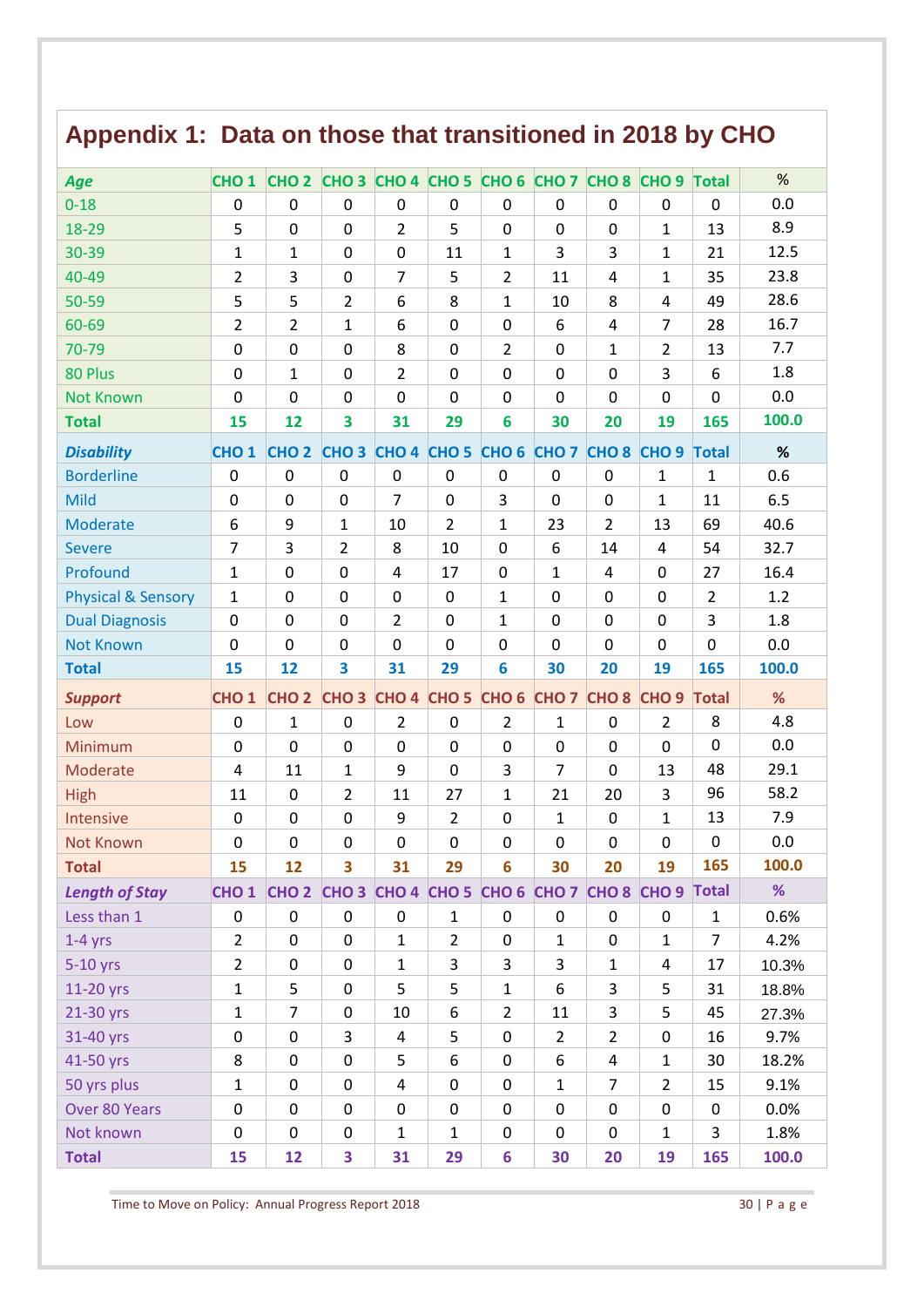# **Appendix 2: Population Remaining on 31/12/2018 by CHO**

| Age                                  | CHO <sub>1</sub> | CHO <sub>2</sub> | CHO <sub>3</sub> | CHO 4 CHO 5      |                  | CHO <sub>6</sub>   | CHO <sub>7</sub> | CHO <sub>8</sub> CHO <sub>9</sub> |                  | <b>Total</b> | %       |
|--------------------------------------|------------------|------------------|------------------|------------------|------------------|--------------------|------------------|-----------------------------------|------------------|--------------|---------|
| $0 - 18$                             | 0                | 0                | $\mathbf{1}$     | $\boldsymbol{0}$ | 3                | $\overline{2}$     | 1                | 0                                 | $\mathbf{1}$     | 8            | 0.4%    |
| 18-29                                | $\overline{2}$   | 3                | 5                | 17               | 7                | 3                  | 8                | $\overline{0}$                    | 14               | 59           | 2.8%    |
| 30-39                                | 17               | $\overline{7}$   | 33               | 77               | 8                | 18                 | 38               | $\overline{2}$                    | 32               | 232          | 10.9%   |
| 40-49                                | 46               | 18               | 58               | 171              | 31               | 25                 | 57               | 16                                | 61               | 483          | 22.6%   |
| 50-59                                | 46               | 19               | 68               | 184              | 20               | 23                 | 105              | 36                                | 112              | 613          | 28.7%   |
| 60-69                                | 35               | 27               | 37               | 87               | 23               | 23                 | 103              | 23                                | 112              | 470          | 22.0%   |
| 70-79                                | 12               | 16               | 19               | 29               | 10               | 15                 | 43               | $\overline{4}$                    | 63               | 211          | 9.9%    |
| 80 Plus                              | $\overline{2}$   | 4                | $\overline{2}$   | 9                | $\overline{2}$   | $\overline{2}$     | 10               | $\mathbf{1}$                      | 19               | 51           | 2.4%    |
| <b>Not Known</b>                     | $\mathbf{1}$     | 0                | $\mathbf 0$      | 1                | $\mathbf 0$      | $\mathbf 0$        | 5                | $\mathbf 0$                       | $\overline{2}$   | 9            | 0.4%    |
| <b>Total</b>                         | 161              | 94               | 223              | 575              | 104              | 111                | 370              | 82                                | 416              | 2136         | 100.0   |
| <b>Disability</b>                    | CHO <sub>1</sub> | CHO <sub>2</sub> | CHO <sub>3</sub> | CHO <sub>4</sub> | CHO <sub>5</sub> | CHO <sub>6</sub>   | CHO <sub>7</sub> | CHO <sub>8</sub>                  | CHO <sub>9</sub> | <b>Total</b> | %       |
| <b>Borderline</b>                    | $\pmb{0}$        | 0                | $\boldsymbol{0}$ | $\pmb{0}$        | $\mathbf 0$      | $\pmb{0}$          | $\pmb{0}$        | 0                                 | $\mathbf{1}$     | $\mathbf{1}$ | 0.0     |
| Mild                                 | $\overline{2}$   | 4                | $\overline{4}$   | 49               | 3                | 17                 | 15               | $\overline{2}$                    | 39               | 135          | 6.3     |
| Moderate                             | 51               | 25               | 60               | 180              | 24               | 39                 | 123              | 15                                | 148              | 665          | 31.1    |
| <b>Severe</b>                        | 74               | 49               | 114              | 209              | 46               | 19                 | 120              | 45                                | 183              | 859          | 40.2    |
| Profound                             | 14               | $\overline{2}$   | 26               | 92               | 30               | 10                 | 108              | 20                                | 18               | 320          | 15.0    |
| <b>Physical &amp; Sensory</b>        | 19               | 14               | 17               | 25               | $\mathbf{1}$     | 25                 | $\boldsymbol{0}$ | 0                                 | $\mathbf 0$      | 101          | 4.7     |
| <b>Dual Diagnosis</b>                | $\mathbf{1}$     | $\mathbf 0$      | $\mathbf 0$      | 19               | $\mathbf 0$      | $\mathbf{1}$       | 4                | 0                                 | 25               | 50           | 2.3     |
| <b>Not Known</b>                     | 0                | 0                | $\overline{2}$   | $\mathbf{1}$     | $\mathbf 0$      | $\mathbf 0$        | 0                | 0                                 | $\overline{2}$   | 5            | 0.2     |
| <b>Total</b>                         | 161              | 94               | 223              | 575              | 104              | 111                | 370              | 82                                | 416              | 2136         | 100.0   |
|                                      |                  |                  |                  |                  |                  |                    |                  |                                   |                  |              |         |
| <b>Support</b>                       | CHO <sub>1</sub> | CHO <sub>2</sub> | CHO <sub>3</sub> | CHO <sub>4</sub> | CHO <sub>5</sub> | CHO <sub>6</sub>   | CHO <sub>7</sub> | CHO <sub>8</sub>                  | CHO <sub>9</sub> | <b>Total</b> | %       |
| Low                                  | 4                | 4                | 5                | 67               | $\mathbf{1}$     | $9\,$              | $\mathbf 1$      | 0                                 | 34               | 125          | 5.8     |
| Minimum                              | $\overline{2}$   | 0                | $\overline{7}$   | 9                | $\pmb{0}$        | 2                  | $\mathbf 0$      | $\mathbf 0$                       | 1                | 21           | $1.0\,$ |
| Moderate                             | 30               | 59               | 13               | 131              | 5                | 38                 | 119              | 4                                 | 50               | 449          | 21.1    |
| <b>High</b>                          | 122              | 29               | 164              | 340              | 85               | 59                 | 213              | 74                                | 303              | 1389         | 65.1    |
| Intensive                            | 3                | $\overline{2}$   | 34               | 28               | 13               | 3                  | 37               | $\overline{4}$                    | 23               | 147          | 6.9     |
| <b>Not Known</b>                     | $\pmb{0}$        | $\pmb{0}$        | $\pmb{0}$        | $\pmb{0}$        | $\pmb{0}$        | $\mathbf 0$        | $\pmb{0}$        | 0                                 | 5                | 5            | 0.2     |
| <b>Total</b>                         | 161              | 94               | 223              | 575              | 104              | 111                | 370              | 82                                | 416              | 2136         | 100.0   |
|                                      | CHO <sub>1</sub> | CHO <sub>2</sub> | CHO <sub>3</sub> | CHO <sub>4</sub> | CHO <sub>5</sub> | <b>CHO 6 CHO 7</b> |                  | CHO <sub>8</sub>                  | CHO <sub>9</sub> | <b>Total</b> | %       |
| <b>Length of Stay</b><br>Less than 1 | $\mathbf{1}$     | 1                | 5                | 9                | 4                | 1                  | $\overline{2}$   | $\overline{2}$                    | 7                | 32           | 1.5     |
| $1-4$ yrs                            | 9                | 6                | 6                | 9                | 4                | $\mathbf{1}$       | 5                | 3                                 | 12               | 55           | 2.6     |
| $5-10$ yrs                           | 12               | 6                | 8                | 28               | 10               | 11                 | 6                | 0                                 | 15               | 96           | 4.5     |
| 11-20 yrs                            | 15               | 16               | 48               | 50               | 6                | 39                 | 54               | $\overline{7}$                    | 74               | 309          | 14.5    |
| 21-30 yrs                            | 25               | 53               | 55               | 50               | 15               | 38                 | 34               | 6                                 | 30               | 306          | 14.3    |
| 31-40 yrs                            | 41               | 10               | 57               | 55               | 22               | 12                 | 34               | 17                                | 26               | 274          | 12.8    |
| 41-50 yrs                            | 32               | $\overline{2}$   | 36               | 71               | 30               | 3                  | 59               | 29                                | 57               | 319          | 14.9    |
| 50 yrs plus                          | 18               | 0                | 6                | 10               | $\mathbf{1}$     | 5                  | 60               | 18                                | 139              | 257          | 12.0    |
| Over 80                              | $\pmb{0}$        | 0                | $\mathbf 0$      | $\pmb{0}$        | $\pmb{0}$        | $\mathbf 0$        | 0                | $\mathbf 0$                       | $\mathbf 0$      | $\mathbf 0$  | 0.0     |
| Not known                            | 8                | 0                | $\overline{2}$   | 293              | 12               | $\mathbf{1}$       | 116              | 0                                 | 56               | 488          | 22.8    |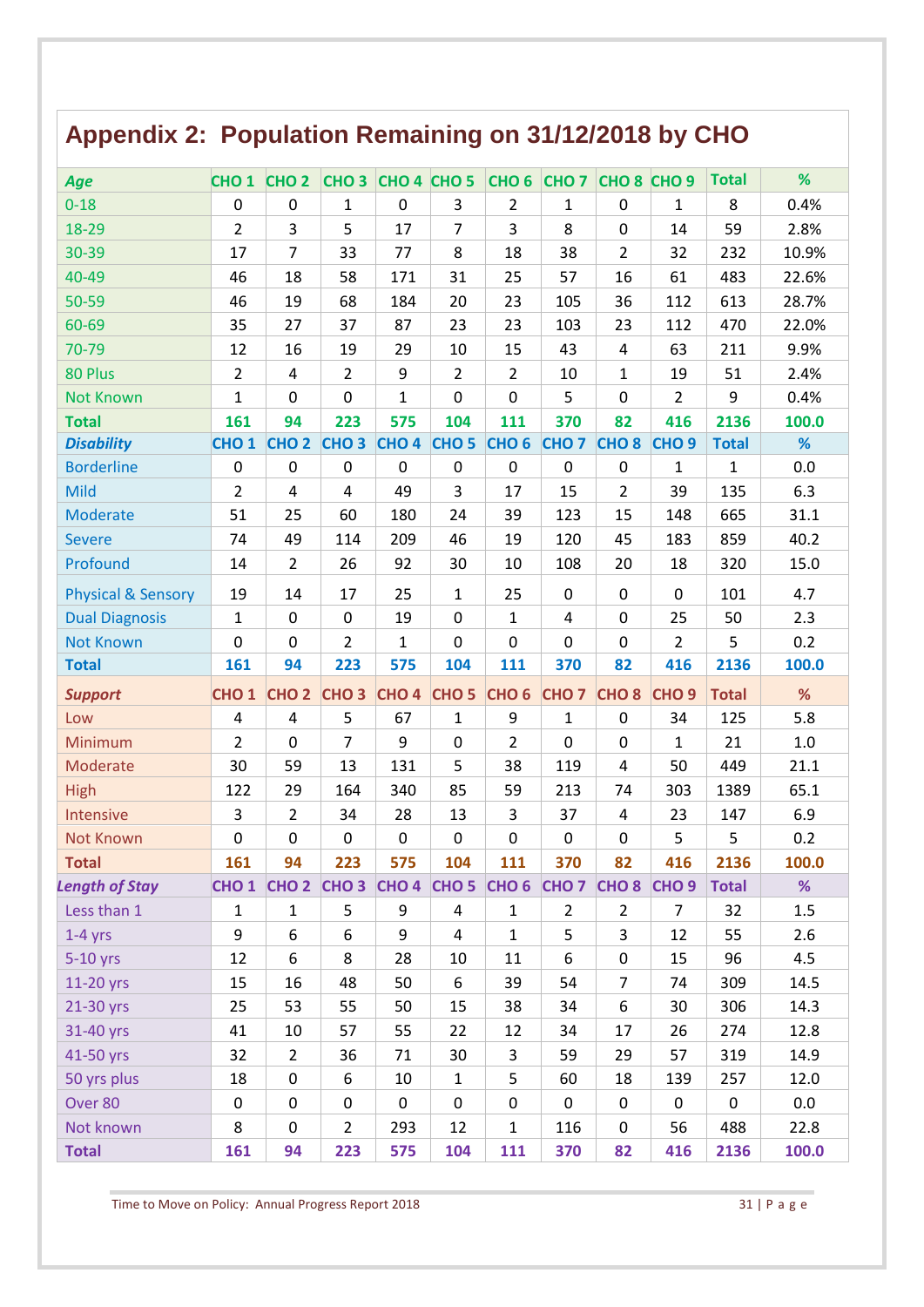## **Appendix 3: All transitions completed and Residents remaining in Congregated Settings up to 31/12/18**

| <b>Service Providers and Locations in CHO Area 1</b> |                             |                                           |                                         |                                                          |  |  |  |  |
|------------------------------------------------------|-----------------------------|-------------------------------------------|-----------------------------------------|----------------------------------------------------------|--|--|--|--|
| <b>Service</b><br><b>Provider</b>                    | <b>Service Areas in CHO</b> | <b>Transitions</b><br>up to $y/e$<br>2018 | <b>Residents</b><br>as at<br>31/12/2018 | No of Centres/Units/Campus's<br>within this Service Area |  |  |  |  |
|                                                      | Cheshire Letterkenny        | 4                                         | 11                                      | 1 centre, Letterkenny, Co Donegal                        |  |  |  |  |
| Cheshire Ireland                                     | Cheshire Sligo              |                                           | 8                                       | 1 centre, Sligo town                                     |  |  |  |  |
|                                                      | Donegal -Inbhear na Mara    | $\Omega$                                  | 9                                       | 1 centre, Bundoran, Co Donegal                           |  |  |  |  |
|                                                      | Donegal - JCM Complex       | 0                                         | 16                                      | 1 centre, Carndonagh, Co Donegal                         |  |  |  |  |
| <b>HSE</b>                                           | Donegal - Cill Aoibhinn     | $\Omega$                                  | 7                                       | 1 centre, Kilymard, Co Donegal                           |  |  |  |  |
|                                                      | Donegal - S.O'Hare          | $\overline{2}$                            | 3                                       | 1 centre, Stranorlar, Co Donegal                         |  |  |  |  |
|                                                      | Sligo - Cloonamahon         | 6                                         | 39                                      | 1 centre, Collooney, Co. Sligo                           |  |  |  |  |
|                                                      | Sligo Cregg House           | 43                                        | 68                                      | 20 centres on campus, Ballincar, Co Sligo                |  |  |  |  |
|                                                      |                             | 56                                        | 161                                     |                                                          |  |  |  |  |

| <b>Service Providers and Locations in CHO Area 2</b> |                             |                                           |                                         |                                                          |  |  |  |  |
|------------------------------------------------------|-----------------------------|-------------------------------------------|-----------------------------------------|----------------------------------------------------------|--|--|--|--|
| <b>Service</b><br><b>Provider</b>                    | <b>Service Areas in CHO</b> | <b>Transitions</b><br>up to $v/e$<br>2018 | <b>Residents</b><br>as at<br>31/12/2018 | No of Centres/Units/Campus's<br>within this Service Area |  |  |  |  |
| Brothers of                                          | John Paul Centre            |                                           | 21                                      | 4 centres on campus, Ballybane,<br>Galway city           |  |  |  |  |
| <b>Charity Galway</b>                                | Kilcornan Centre            | 25                                        | 0                                       | 1 centre in Clarinbridge CLOSED                          |  |  |  |  |
|                                                      | <b>Cheshire Galway</b>      | 2                                         | 9                                       | 1 centre, Galway city                                    |  |  |  |  |
| Cheshire Ireland                                     | Cheshire Mayo               | 4                                         | 5                                       | 1 centre, Swinford, Co. Mayo                             |  |  |  |  |
| <b>HSE</b>                                           | HSE Mayo - Aras Attracta    | 21                                        | 59                                      | 17 centres on campus, Swinford, Mayo                     |  |  |  |  |
|                                                      |                             | 52                                        | 94                                      |                                                          |  |  |  |  |

| <b>Service Providers and Locations in CHO Area 3</b> |                               |                                           |                                         |                                                           |  |  |  |  |
|------------------------------------------------------|-------------------------------|-------------------------------------------|-----------------------------------------|-----------------------------------------------------------|--|--|--|--|
| <b>Service</b><br><b>Provider</b>                    | <b>Service Areas in CHO</b>   | <b>Transitions</b><br>up to $y/e$<br>2018 | <b>Residents</b><br>as at<br>31/12/2018 | No. of Centres/Units/Campus's<br>within this Service Area |  |  |  |  |
| Brothers of<br><b>Charity Limerick</b>               | Brothers of Charity, Limerick | 17                                        | 74                                      | 16 centres, campus, Bawnmore, Limerick                    |  |  |  |  |
| Cheshire Ireland                                     | <b>Cheshire Limerick</b>      | 0                                         | 19                                      | 1 centre, Newcastle West, Co. Limerick                    |  |  |  |  |
|                                                      | St. Vincent's Centre          | 17                                        | 105                                     | 22 centres, campus, Lisnagry, Limerick                    |  |  |  |  |
| Daughters<br>of Charity                              | St. Anne's Centre             | $\mathcal{P}$                             | 25                                      | 4 centres, campus, Roscrea, Co Tipperary                  |  |  |  |  |
|                                                      |                               | 36                                        | 223                                     |                                                           |  |  |  |  |

Time to Move on Policy: Annual Progress Report 2018 32 | P a g e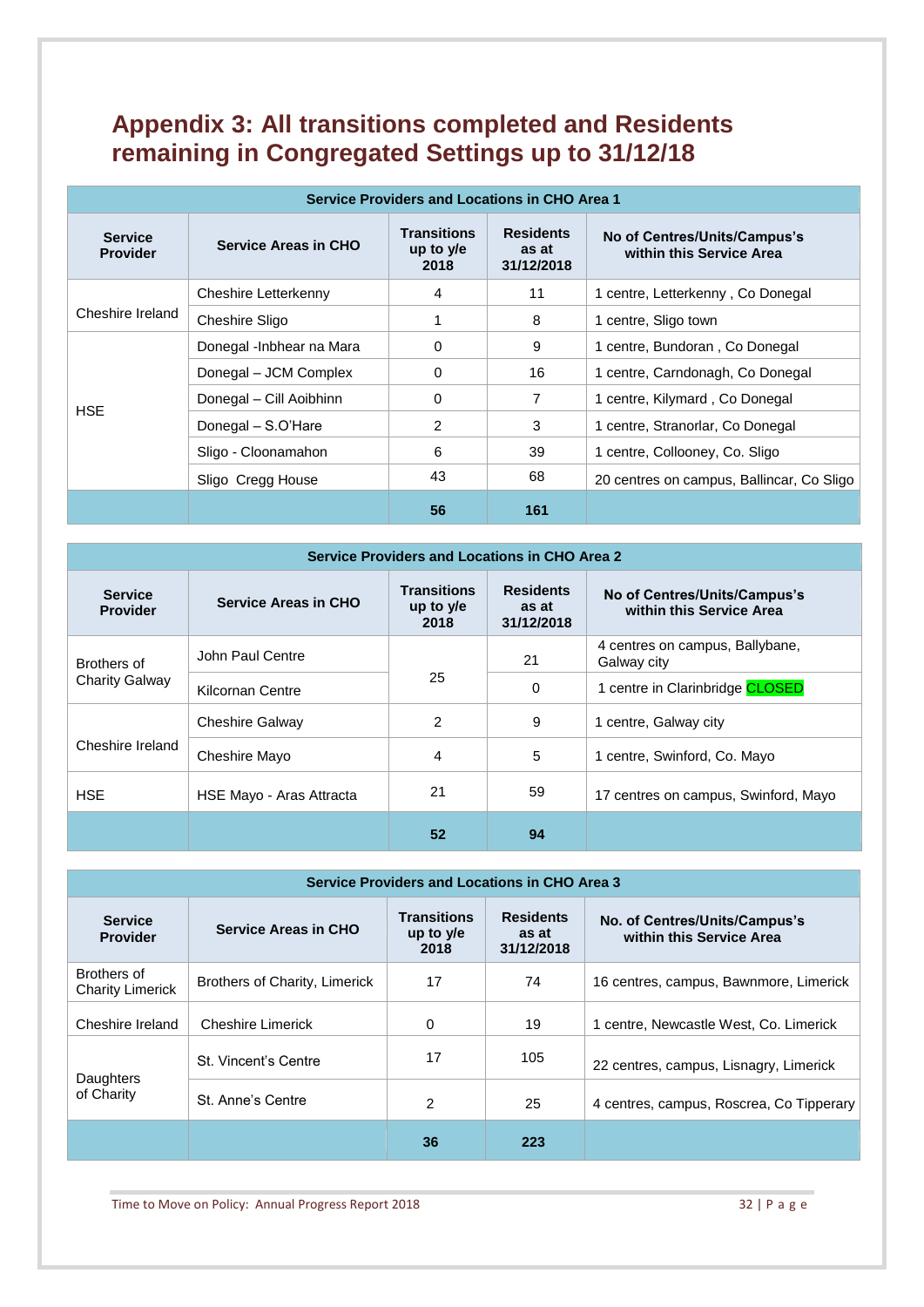| <b>Service Providers and Locations in CHO Area 4</b> |                                             |                                         |                                         |                                                                                                                                                    |  |  |  |
|------------------------------------------------------|---------------------------------------------|-----------------------------------------|-----------------------------------------|----------------------------------------------------------------------------------------------------------------------------------------------------|--|--|--|
| <b>Service</b><br><b>Provider</b>                    | <b>Service Areas in CHO</b>                 | <b>Transitions</b><br>up to y/e<br>2018 | <b>Residents</b><br>as at<br>31/12/2018 | No of Centres/Units/Campus's<br>within this Service Area                                                                                           |  |  |  |
| Brothers of<br>Charity<br>Southern                   | Brothers of Charity, Upton<br>Campus        | 3                                       | 27                                      | 6 centres on campus, Upton, Co. Cork                                                                                                               |  |  |  |
|                                                      | Brothers of Charity, Lota<br>Campus         | 3                                       | 39                                      | 12 centres on campus, Glanmire, Co.<br>Cork                                                                                                        |  |  |  |
| Cheshire Ireland                                     | Cheshire, St Laurence, Cork                 | 5                                       | 15                                      | 1 centre and apartments on a campus<br>Glanmire, Co. Cork.                                                                                         |  |  |  |
|                                                      | Cheshire, Killarney                         | 0                                       | 10                                      | Apartment complex, Killarney                                                                                                                       |  |  |  |
| <b>HSE</b>                                           | HSE Cork St. Raphael's<br>Centre            | 53                                      | 36                                      | 10 centres, Youghal, Co. Cork.<br>4 on Campus A (Old Units) CLOSED<br>5 on Campus B (Oakvale);<br>1 other separate centre (Bayview)                |  |  |  |
|                                                      | Grove House                                 | 28                                      | $\mathbf 0$                             | One unit on campus, Cork City<br><b>CLOSED</b>                                                                                                     |  |  |  |
|                                                      | Cluan Fhionnain                             | 24                                      | 4                                       | 2 units on campus, Killarney, Co Kerry                                                                                                             |  |  |  |
|                                                      | <b>COPE Foundation</b>                      | 16                                      | 341                                     | 9 centres Campus A, Montenotte,<br>Cork                                                                                                            |  |  |  |
|                                                      |                                             |                                         |                                         | 3 centres Campus B, Montenotte,<br>Cork                                                                                                            |  |  |  |
|                                                      |                                             |                                         |                                         | 7 centres Campus C, Hollyhill, Cork                                                                                                                |  |  |  |
| COPE<br>Foundation                                   |                                             |                                         |                                         | 13 centres in Cork City locations<br>:Togher (2), Tivoli, Glasheen (2),<br>Deerpark (cluster of 7), Turners Cross                                  |  |  |  |
|                                                      |                                             |                                         |                                         | 13 centres in County Cork locations:<br>Midleton, Skibbereen, Macroom,<br>Fermoy, Kanturk, Ballincollig,<br>Clonakilty (3), Bandon (2), Mallow (2) |  |  |  |
| Cork Association<br>for Autism                       | Cork Association for<br>Autism              | 1                                       | n/a                                     | Campus setting in Carrigtwohill                                                                                                                    |  |  |  |
| St John of Gods                                      | St John of God, Kerry<br>Services, Beaufort | 2                                       | 74                                      | 11 centres on campus, Beaufort, Co.<br>Kerry.                                                                                                      |  |  |  |
| St Vincent's<br>Centre                               | Sisters of Charity, St. Vincent's<br>Centre | 13                                      | 29                                      | 2 units on campus, Cork City                                                                                                                       |  |  |  |
|                                                      |                                             | 148                                     | 575                                     |                                                                                                                                                    |  |  |  |

*\*Cork Association for Autism is an Autism Specific Service that was not captured under the original report and is not currently actively working to progress decongregation. However one transition was facilitated in a previous year and is therefore included here .*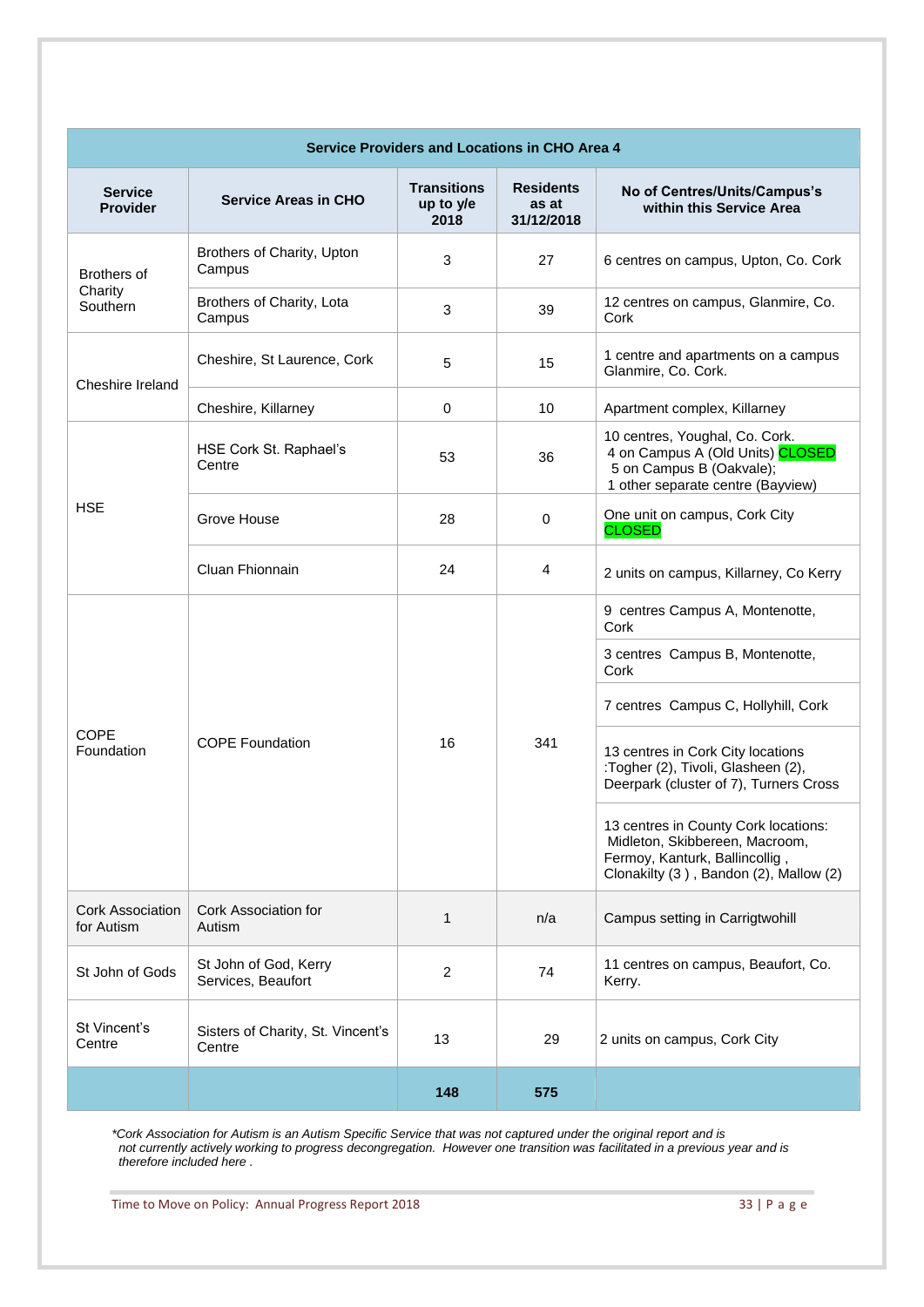| <b>Service Providers and Locations in CHO Area 5</b> |                                    |                                           |                                         |                                                               |  |  |  |
|------------------------------------------------------|------------------------------------|-------------------------------------------|-----------------------------------------|---------------------------------------------------------------|--|--|--|
| <b>Service Provider</b>                              | <b>Service Areas in CHO</b>        | <b>Transitions</b><br>up to $y/e$<br>2018 | <b>Residents</b><br>as at<br>31/12/2018 | No of Centres/Units/Campus's<br>within this Service Area      |  |  |  |
| Brothers of<br>Charity, South                        | Brothers of Charity,<br>Waterford  | 11                                        | 11                                      | 1 centre, Belmont Park, Waterford                             |  |  |  |
| Carriglea Cairdre<br>Services                        | Carriglea Cairdre Services         | 14                                        | 32                                      | 7 centres on a campus, Dungarvan,<br>Co. Waterford            |  |  |  |
| Cheshire Ireland                                     | <b>Cheshire Tullow</b>             | 10                                        | $\overline{7}$                          | 1 centre and apartment complex<br>,Tullow Co. Carlow          |  |  |  |
| <b>HSE</b>                                           | Wexford Residential IDS<br>(WRIDS) | 10 <sup>1</sup>                           | 25                                      | 3 centres in Co Wexford locations                             |  |  |  |
| St. Patricks<br>Centre, Kilkenny                     | St. Patricks Centre Kilkenny       | 53                                        | 29                                      | 2 Campus's, one of which has<br>multiple units, Kilkenny City |  |  |  |
|                                                      |                                    | 98                                        | 104                                     |                                                               |  |  |  |

| <b>Service Providers and Locations in CHO Area 6</b> |                                 |                                         |                                         |                                                          |
|------------------------------------------------------|---------------------------------|-----------------------------------------|-----------------------------------------|----------------------------------------------------------|
| <b>Service Provider</b>                              | <b>Service Areas in CHO</b>     | <b>Transitions</b><br>up to y/e<br>2018 | <b>Residents</b><br>as at<br>31/12/2018 | No of Centres/Units/Campus's<br>within this Service Area |
|                                                      | Cheshire Shillelagh             | $\overline{1}$                          | 19                                      | 1 centre, Shillelagh, Co. Wicklow                        |
| Cheshire Ireland                                     | Cheshire Monkstown              | 17                                      | $\overline{0}$                          | 1 centre Monkstown CLOSED                                |
| <b>Children's Sunshine</b><br>Home                   | Children's Sunshine Home        | $\mathbf 0$                             | 9                                       | 1 centre, Foxrock, Dublin                                |
| <b>HSE</b>                                           | Southside IDS, Aisling<br>House | $\overline{2}$                          | 13                                      | 2 adjacent centres, Maynooth Co.<br>Kildare.             |
|                                                      | Southside IDS Good<br>Counsel   | 29                                      | $\overline{0}$                          | <b>CLOSED</b>                                            |
|                                                      | Southside IDS,<br>Hawthorns     | $\overline{0}$                          | 20                                      | 5 centres in a cluster, Stillorgan, Co.<br>Dublin        |
| St John of Gods                                      | Carmona                         | $\mathbf 0$                             | 9                                       | 1 centre on a campus, Bray. Co.<br>Wicklow               |
| St Margaret's Centre                                 | St Margaret's Centre            | 33                                      | 8                                       | 1 campus, Donnybrook, Dublin                             |
|                                                      | Sunbeam, Hall Lodge             | 9                                       | $\overline{2}$                          | 1 centre, Arklow, Co. Wicklow                            |
| Sunbeam                                              | Sunbeam, Dunavon                | $\mathbf 0$                             | 8                                       | 1 centre, Rathdrum. Co. Wicklow                          |
|                                                      | Sunbeam, Roseanna Gardens       | $\mathbf{3}$                            | 11                                      | 5 centres in cluster, Ashford, Co.<br>Wicklow            |
|                                                      | Sunbeam, Valleyview             | $\overline{2}$                          | 12                                      | 2 adjacent centres, Rathdrum, Co.<br>Wicklow             |
|                                                      |                                 | 96                                      | 111                                     |                                                          |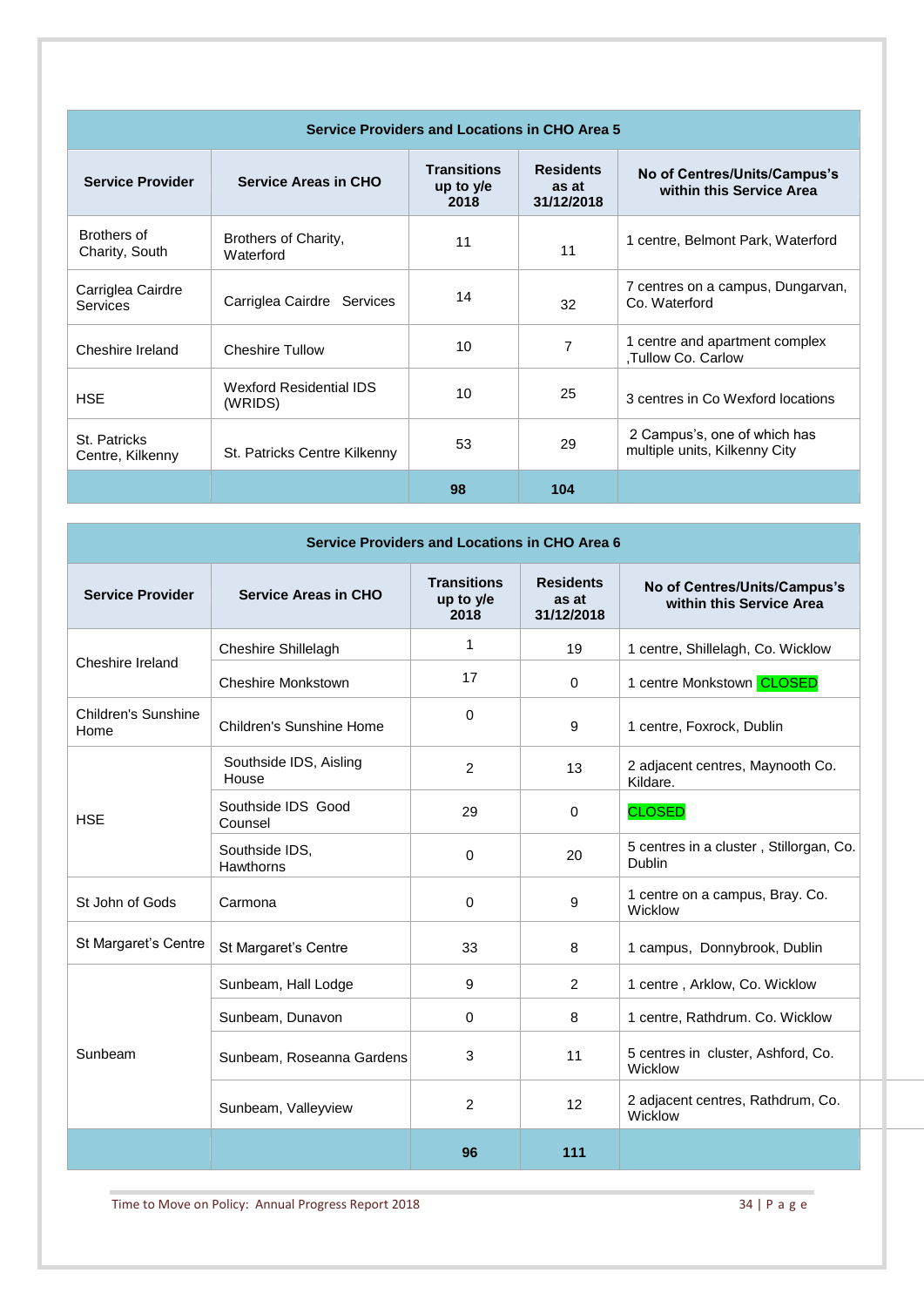| <b>Providers and Locations in CHO Area 7</b> |                                  |                                      |                                      |                                                          |  |  |  |
|----------------------------------------------|----------------------------------|--------------------------------------|--------------------------------------|----------------------------------------------------------|--|--|--|
| <b>Service Provider</b>                      | <b>Service Areas in CHO</b>      | <b>Transitions up</b><br>to y/e 2018 | <b>Residents as</b><br>at 31/12/2018 | No of Centres/Units/Campus's<br>within this Service Area |  |  |  |
| Cheeverstown                                 | Cheeverstown House               | 8                                    | 63                                   | 14 centres on campus,<br>Templeoque, Dublin              |  |  |  |
| Peamount<br>Healthcare                       | Peamount Healthcare              | 3                                    | 67                                   | 17 centres on campus, Newcastle,<br>Co. Dublin           |  |  |  |
| St John of God<br>Services                   | St Raphael's Centre<br>Celbridge | 53                                   | 76                                   | 14 centres on campus, Celbridge,<br>Co. Kildare          |  |  |  |
|                                              | Islandbridge                     | $\overline{2}$                       | $12 \overline{ }$                    | 1 centre, Islandbridge, Dublin                           |  |  |  |
| <b>Stewarts Care</b>                         | <b>Stewarts Care</b>             | 7                                    | 152                                  | 25 centres on campus,<br>Palmerstown, Dublin             |  |  |  |
|                                              |                                  | 73                                   | 370                                  |                                                          |  |  |  |

| <b>Providers and Locations in CHO Area 8</b> |                             |                                      |                                         |                                                          |  |  |
|----------------------------------------------|-----------------------------|--------------------------------------|-----------------------------------------|----------------------------------------------------------|--|--|
| <b>Service Provider</b>                      | <b>Service Areas in CHO</b> | <b>Transitions up</b><br>to y/e 2018 | <b>Residents</b><br>as at<br>31/12/2018 | No of Centres/Units/Campus's<br>within this Service Area |  |  |
| Muiriosa                                     | Moore Abbey                 | 42                                   | 22                                      | 4 centres, campus, Monasterevin,<br>Co. Kildare          |  |  |
| Foundation                                   | St. Mary's Centre           | 17                                   | 0                                       | 1 unit on campus, Delvin Co.<br>Westmeath CLOSED 2018    |  |  |
|                                              | Alvernia House              | 33                                   | 0                                       | <b>CLOSED</b>                                            |  |  |
| <b>HSE</b>                                   | St. Peter's                 | 15                                   | 0                                       | <b>CLOSED</b>                                            |  |  |
|                                              | Lough Sheever               | 19                                   | 0                                       | <b>CLOSED</b>                                            |  |  |
| St John of Gods<br>St Mary's Centre          |                             | 64                                   | 60                                      | 15 centres on campus, Drumcar,<br>Dunleer, Co Louth      |  |  |
|                                              |                             | 190                                  | 82                                      |                                                          |  |  |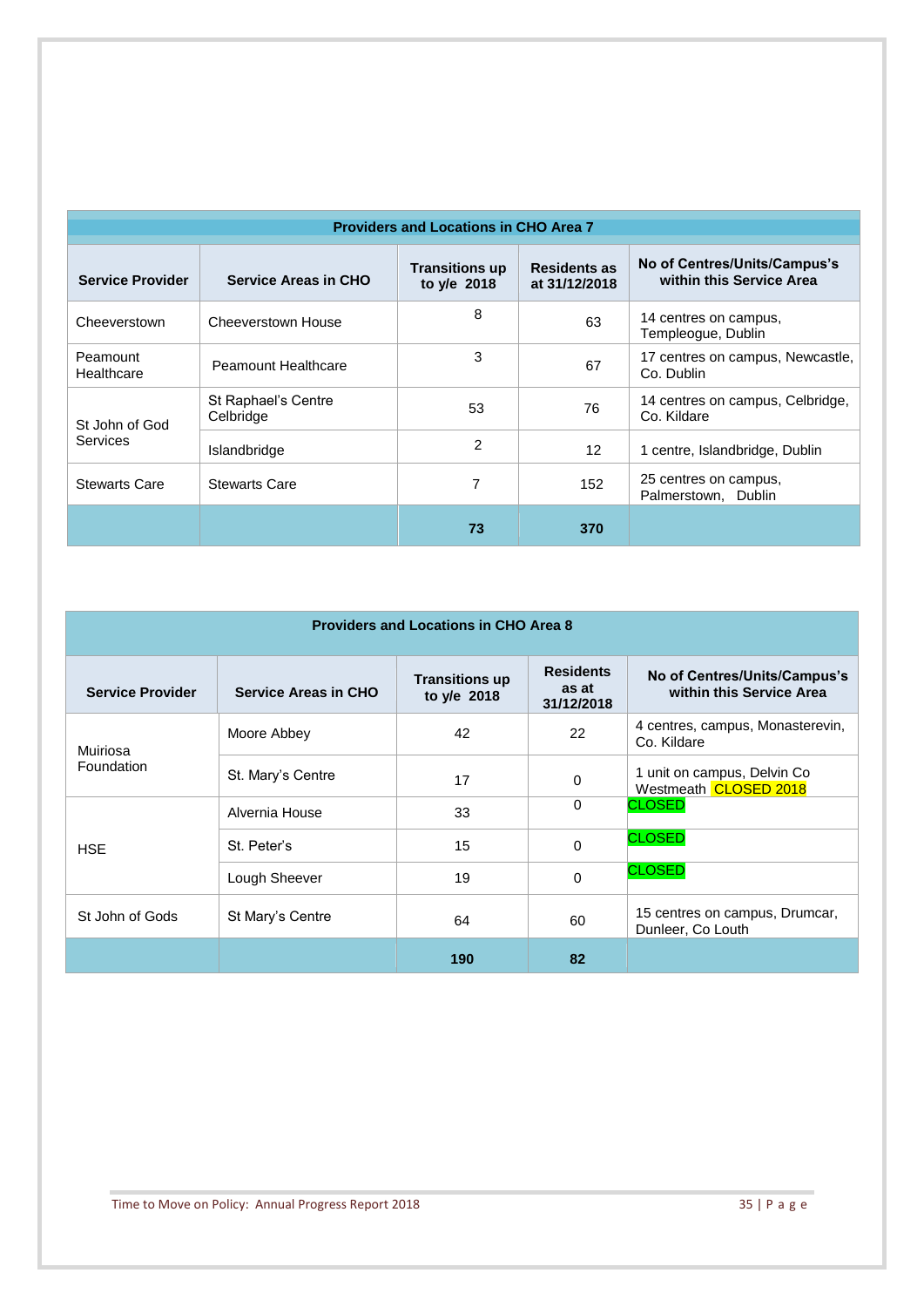| <b>Providers and Locations in CHO Area 9</b> |                             |                                      |                                      |                                                                        |  |  |  |
|----------------------------------------------|-----------------------------|--------------------------------------|--------------------------------------|------------------------------------------------------------------------|--|--|--|
| <b>Service Provider</b>                      | <b>Service Areas in CHO</b> | <b>Transitions up</b><br>to y/e 2018 | <b>Residents as at</b><br>31/12/2018 | No of<br><b>Centres/Units/Campu</b><br>s's within this Service<br>Area |  |  |  |
| Cheshire Ireland                             | Cheshire, Cara              | 2                                    | 13                                   | 1 centre, Phoenix Park,<br>Dublin                                      |  |  |  |
| St. Paul's                                   | St Paul's                   | 10<br>$\Omega$                       |                                      | <b>CLOSED</b>                                                          |  |  |  |
|                                              | St. Joseph's                | 3                                    | 92                                   | 16 centres on campus,<br>Clonsilla, Dublin                             |  |  |  |
|                                              | St. Louise's Centre         | 0                                    | 53                                   | 10 centres on campus,<br>Glenmaroon, Dublin                            |  |  |  |
| Daughters of<br>Charity                      | St. Rosalie's               | $\overline{7}$                       | 8                                    | 1 centre, Portmarnock, Co.<br>Dublin.                                  |  |  |  |
|                                              | St. Vincent's Centre        | 8                                    | 76                                   | 13 centres on campus,<br>Navan Road, Dublin                            |  |  |  |
|                                              | HSE, Cuan Aoibheann         | 19                                   | $\Omega$                             | 1 centre, Phoenix Park,<br>Dublin CLOSED 2018                          |  |  |  |
|                                              |                             | 17                                   | 125                                  | 16 centres on 1 campus,<br>Donabate Co. Dublin                         |  |  |  |
| <b>HSE</b>                                   | HSE, St. Josephs IDS        |                                      |                                      | 1 campus with multiple<br>units, Oldtown, Co. Dublin                   |  |  |  |
|                                              |                             |                                      |                                      | 1 centre, Lusk, Co Dublin                                              |  |  |  |
|                                              | Baldoyle                    | 9                                    | 11                                   | 1 centre, Baldoyle, Dublin                                             |  |  |  |
| St. Michael's<br>House                       | Ballymun                    | 2                                    | 38                                   | 6 centres on campus,<br>Ballymun, Dublin                               |  |  |  |
|                                              |                             | 77                                   | 416                                  |                                                                        |  |  |  |
|                                              |                             |                                      |                                      |                                                                        |  |  |  |
| <b>Total ALL AREAS</b>                       |                             | 826                                  | 2136                                 |                                                                        |  |  |  |

#### **Additional Notes**

A number of transitions were completed and at least 2 services ( Cheshire Ireland Barrett Home and St Teresa's Centre Temple Hill) closed completely in the period of time between when the report was drafted (2009-10) and published (2011) up to when detailed tracking commenced in late 2013. These transitions and closures are not captured in the detail above as they occurred before robust and validated tracking commenced.